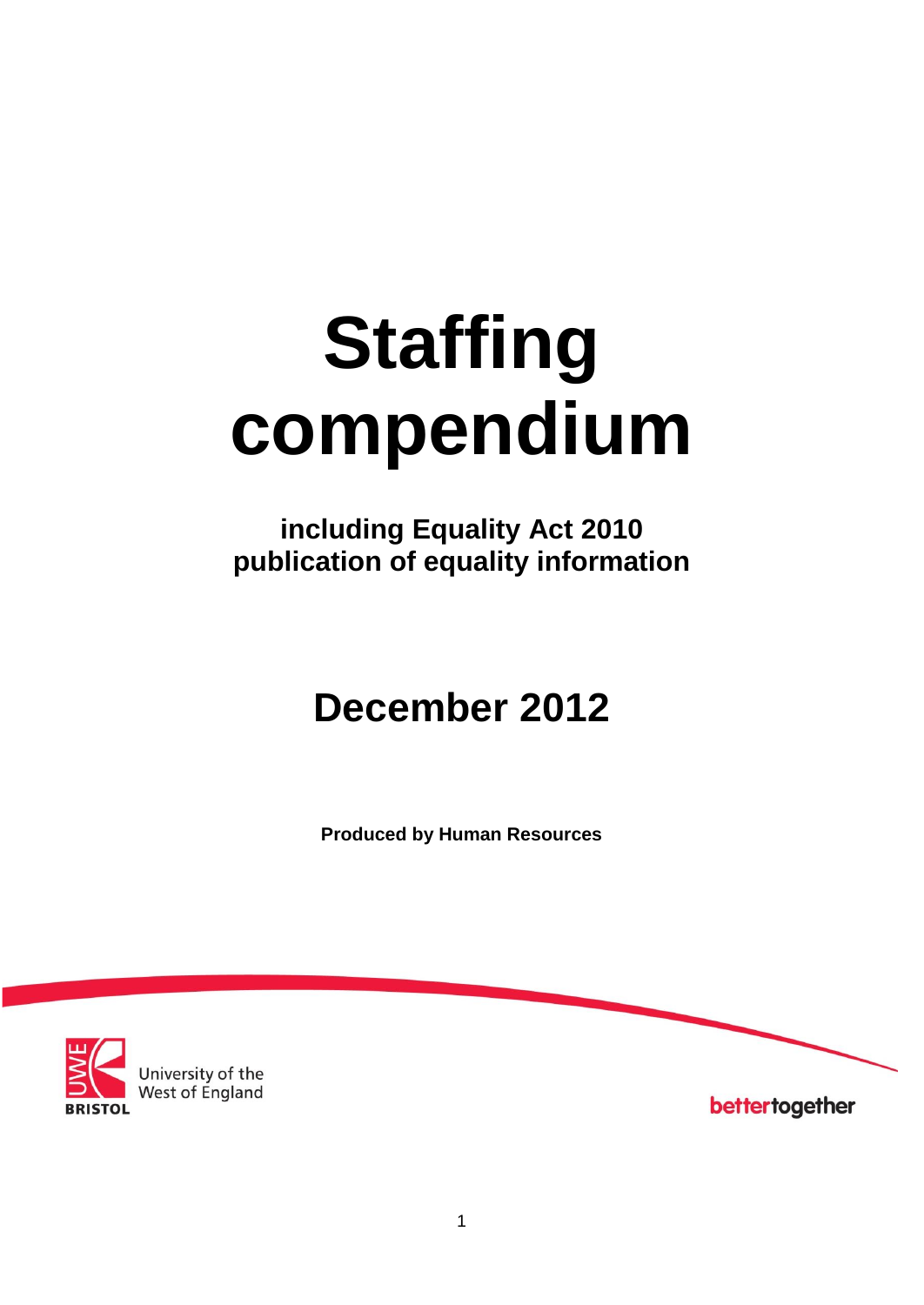# **Introduction**

This is the fifth annual staffing compendium produced by HR.

The purpose of the compendium is to provide managers and other users with up to date information about UWE's workforce profile and to highlight emerging trends. Managers will be able to use this information to identify where we need to make improvements.

UWE has a longstanding commitment to the promotion of equality and undertakes a wide range of activities to promote better outcomes and meet the needs of different groups of staff. In April 2012 we published our single equality scheme 2012-15 which includes a commitment to increase our workforce diversity by increasing the numbers of black and minority ethnic and disabled staff, and women at a senior level. This compendium provides the information needed to monitor progress; it also provides a rich source of data for managers carrying out equality analysis.

The data is taken from a snapshot of the staff population on 31 December 2012. The compendium is based on data held in the University's HR payroll system (SAP). The SAP database is populated with information supplied by new staff on their application forms; we then update the database with information supplied by current employees in response to periodic data surveys. Our latest data survey was carried out in December 2010, and the next one will be carried out within the next 12 months.

This compendium should be read in conjunction with results from the 2012 staff survey available in the HR intranet.

I hope you find the compendium interesting and informative. If you have any ideas for how it might be improved, or have any queries relating to the data and its analysis, then please contact Lesley Donnithorne in the Business Development Team [\(Lesley2.Donnithorne@uwe.ac.uk\)](mailto:Lesley2.Donnithorne@uwe.ac.uk) or Angeline Carrozza in the Equality and Diversity Unit (Angeline.Carrozza@uwe.ac.uk).

Debbie England HR Director

April 2013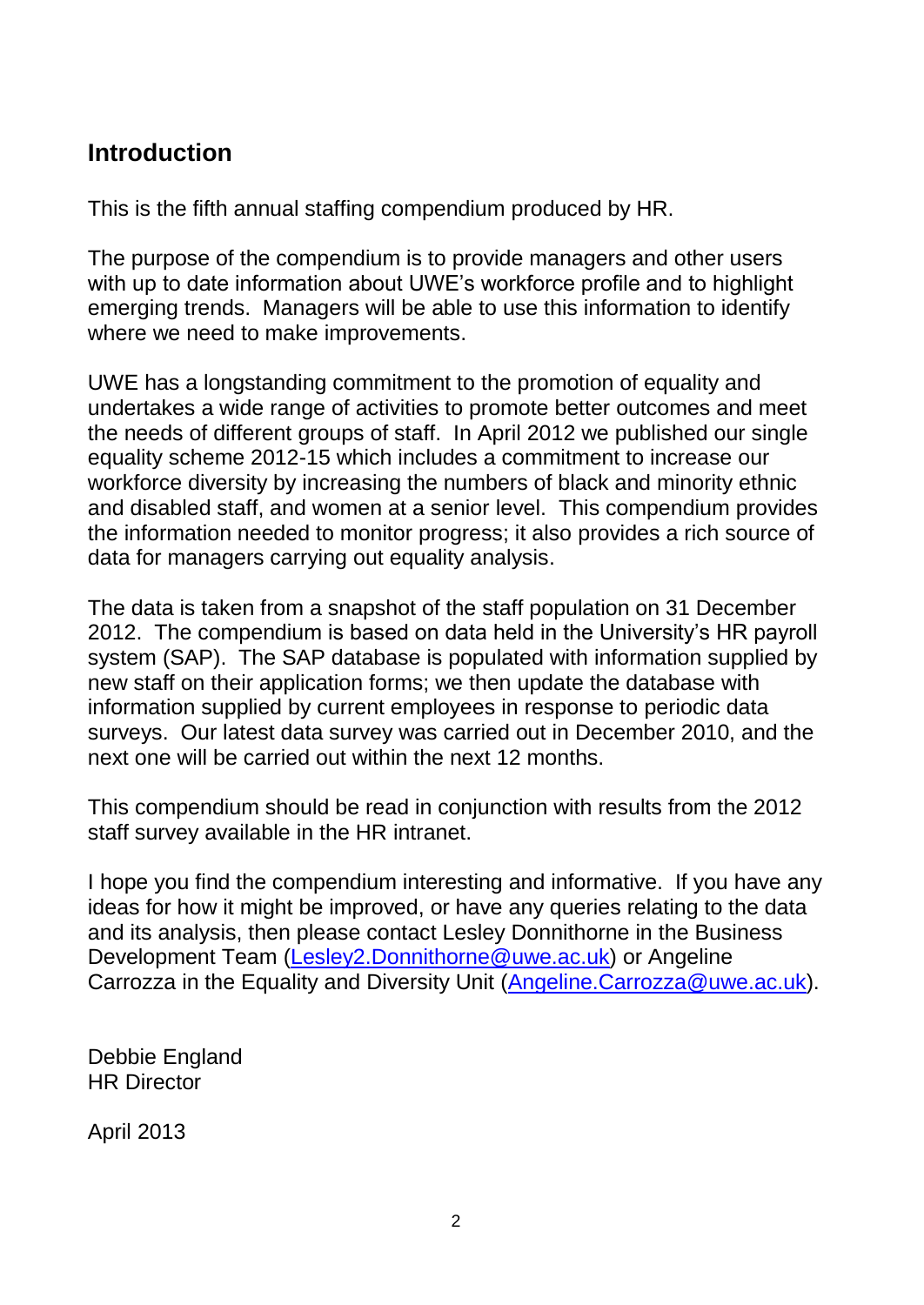## **Index**

#### **Section 1 – Staff employment**

- *At a glance1: headcount of staff and students total UWE expenditure and staff costs*
- TABLE 1 STAFF IN POST
- *At a glance 2:staff by employee group employee group by gender black and minority ethnic staff and disabled staff*
- TABLE 2 EMPLOYEE GROUP AND GRADE BY EQUALITY GROUP
- *At a glance 3:staff by age band staff by sexual orientation*
- TABLE 3 AGE
- TABLE 4 SEXUAL ORIENTATION

*At a glance 4:staff by religion and belief*

- TABLE 5 RELIGION AND BELIEF
- TABLE 6 TRANS/TRANSGENDER
- TABLE 7 ETHNIC ORIGIN
- TABLE 8 NATIONALITY
- TABLE 9 FAMILY FRIENDLY LEAVE
- TABLE 10 CHILD CARE VOUCHERS
- TABLE 11 CONTRACT TYPE BY EQUALITY GROUP
- TABLE 12 MODE OF EMPLOYMENT BY EQUALITY GROUP

#### **Section 2 – Staff recruitment**

- TABLE 13 RECRUITMENT BY EQUALITY GROUP
- TABLE 14 RECRUITMENT TO TEMPORARY STAFF UNIT BY EQUALITY GROUP
- TABLE 15 INTERNAL RECRUITMENT BY EQUALITY GROUP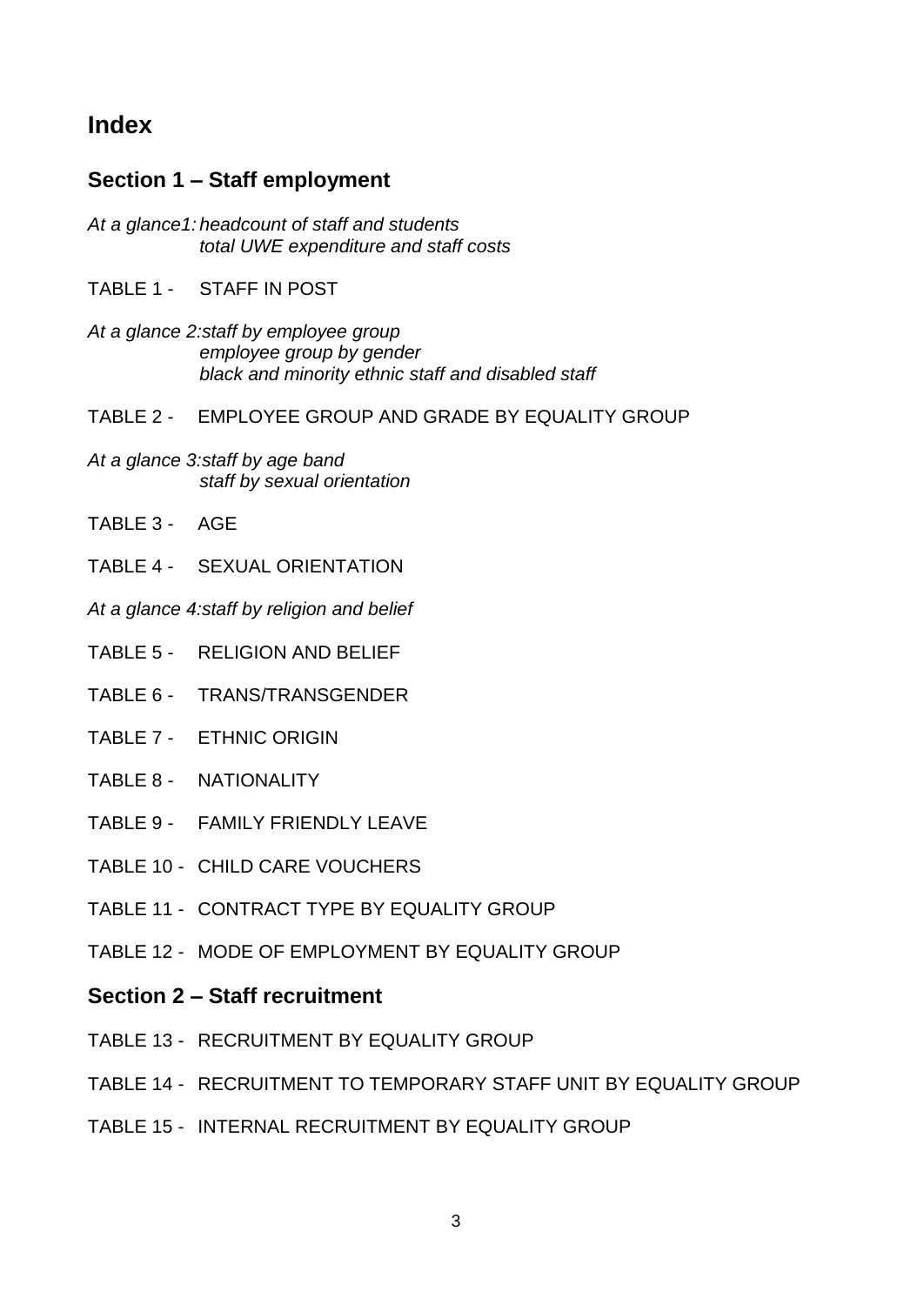#### **Section 3 – Leavers**

- TABLE 16 LEAVERS BY EQUALITY GROUP
- TABLE 17 REASONS FOR LEAVING

#### **Section 4 – Staff development and career progression**

- TABLE 18 INTERNAL TRAINING ATTENDANCES BY EQUALITY GROUP
- TABLE 19 CAREER PROGRESSION BY EQUALITY GROUP
- TABLE 20 CAREER PROGRESSION BY TYPE
- TABLE 21 GENDER PAY GAP

#### **Section 5 – Formal procedures**

- TABLE 22 STAFF GRIEVANCES BY EQUALITY GROUP
- TABLE 23 STAFF DISCIPLINARY CASES BY TYPE BY EQUALITY GROUP

#### **Section 6 – Sickness absence**

- *At a glance 5:UWE sickness rate*
- TABLE 24 SICKNESS RATES
- TABLE 25 SICKNESS ABSENCE RATES BY EQUALITY GROUP
- TABLE 26 REASONS FOR SICKNESS ABSENCE
- **Section 7 – Employee assistance programme (EAP)**
- TABLE 27 USE OF EAP SERVICES

#### **Section 8 – Benchmark performance indicators**

TABLE 28 - COMPARISONS WITH OTHER UNIVERSITIES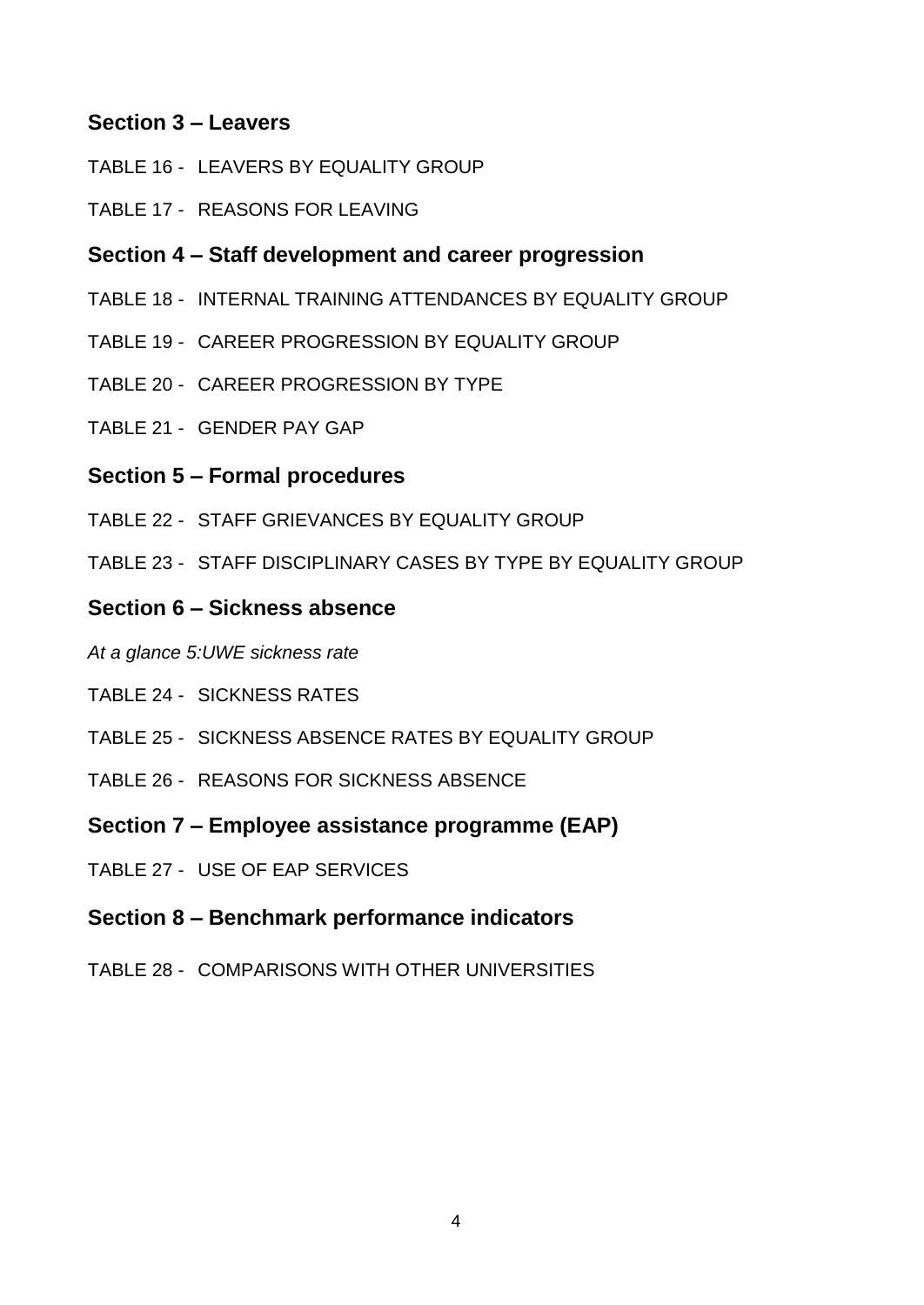### **Section 1 – Staff employment**





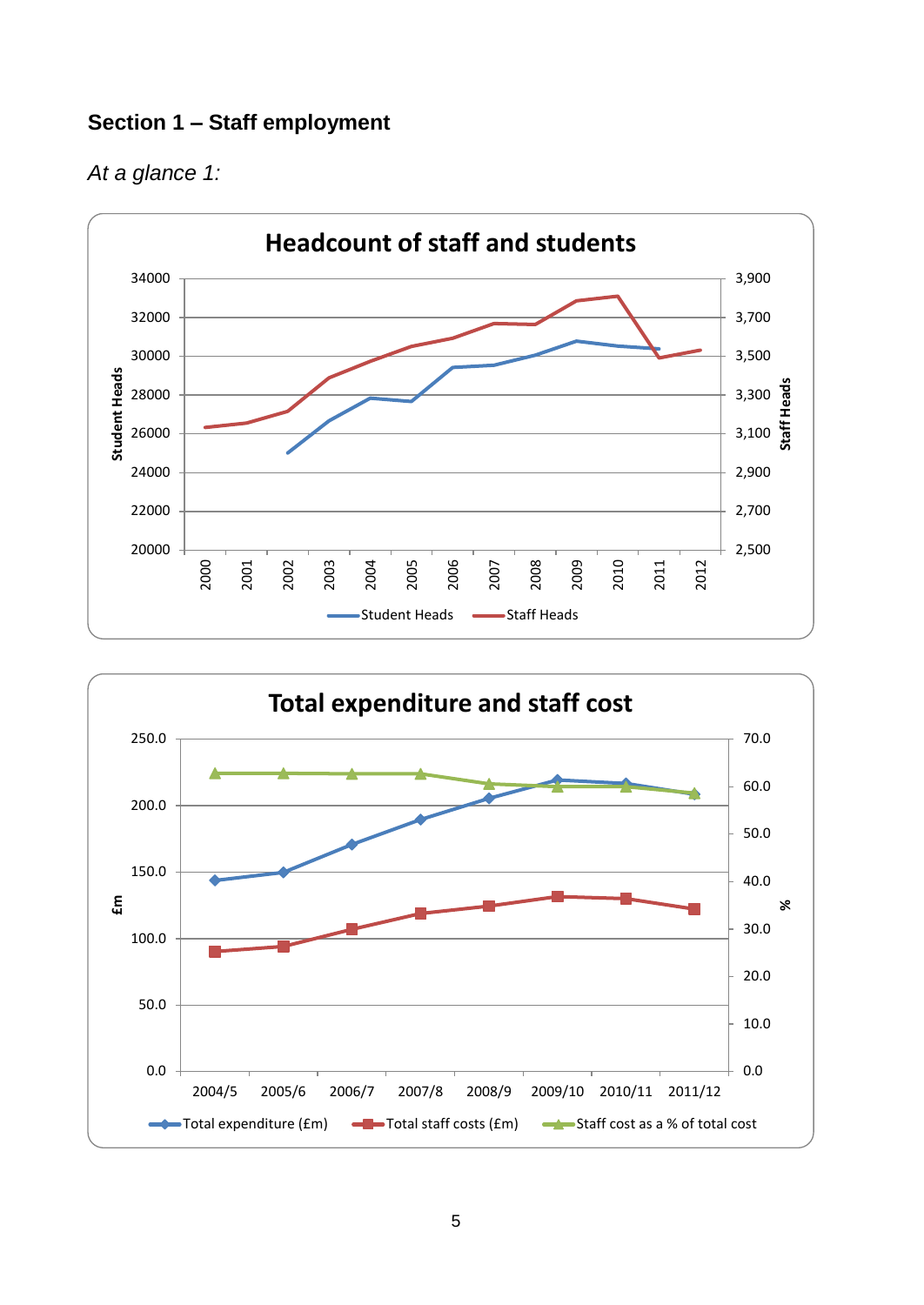# TABLE 1 – STAFF IN POST AT 31/12/2012

| <b>FACULTY / SERVICE</b>                  | <b>HEADS</b>   | FTE* | <b>HEADS</b>   | FTE*           | <b>HEADS</b> | FTE* |
|-------------------------------------------|----------------|------|----------------|----------------|--------------|------|
|                                           | 2012           | 2012 | 2011           | 2011           | 2010         | 2010 |
| <b>Business and Law</b>                   | 246            | 225  | 296            | 270            |              |      |
| <b>Arts Creative Inds &amp; Education</b> | 339            | 268  | 430            | 355            |              |      |
| Environment & Technology                  | 368            | 337  | 437            | 399            |              |      |
| <b>Health &amp; Life Sciences</b>         | 485            | 419  | 532            | 468            |              |      |
| <b>Faculty totals</b>                     | 1438           | 1248 | 1695           | 1493           | 1896         | 1659 |
| Corporate & Academic Services***          | 141            | 131  | 41             | 38             |              |      |
| Centre for Performing Arts                | 5              | 5    | 5              | 5              |              |      |
| <b>Directorate</b>                        | 24             | 21   | 22             | 20             |              |      |
| Dean of Students                          | $\overline{7}$ | 6    | 5              | 5              |              |      |
| Development and Alumni                    | 6              | 5    | $\overline{4}$ | $\overline{4}$ |              |      |
| <b>Facilities</b>                         | 458            | 351  | 458            | 350            |              |      |
| Finance                                   | 89             | 80   | 80             | 72             |              |      |
| <b>Human Resources</b>                    | 57             | 48   | 56             | 48             |              |      |
| <b>IT Services</b>                        | 170            | 159  | 178            | 168            |              |      |
| <b>Library Services</b>                   | 144            | 111  | 141            | 111            |              |      |
| Marketing and Communications              | 54             | 43   | 24             | 19             |              |      |
| Research, Business & Innovation           | 80             | 71   | 39             | 33             |              |      |
| SPS - Admissions & Intl Dev.              | 54             | 50   | 30             | 27             |              |      |
| SPS - Sch. & Colleges Part. Serv.         | 21             | 19   | 15             | 13             |              |      |
| <b>SPS - Student Services</b>             | 211            | 175  | 88             | 73             |              |      |
| <b>Transformation Services</b>            | 12             | 11   |                |                |              |      |
| Service totals                            | 1533           | 1287 | 1186           | 984            | 1246         | 1040 |
| Faculty and service sub total             | 2971           | 2535 | 2881           | 2477           | 3142         | 2699 |
| Associate Lecturers**                     | 383            | 82   | 342            | 75             | 392          | 111  |
| Temporary staff (in assignment)           | 178            | 93   | 268            | 158            | 276          | 159  |
| All staff                                 | 3532           | 2710 | 3491           | 2701           | 3810         | 2969 |

\*  $FTE = full time equivalent$ <br>\*\*  $\Delta I = TF$  relates to the total

\*\* AL FTE relates to the total for the previous academic year.<br>\*\*\* locudes Academic Registry and BIP staff prior to 2012

Includes Academic Registry and BIP staff prior to 2012

In 2012 49% of all staff were located in faculties and 51% in services. In 2011, these figures were 60% and 40% respectively. This change reflects the impact of the One University Administration restructuring in January 2012.

There has been a 1% increase in staffing numbers and a 0.3% increase in staffing FTEs compared to 2011.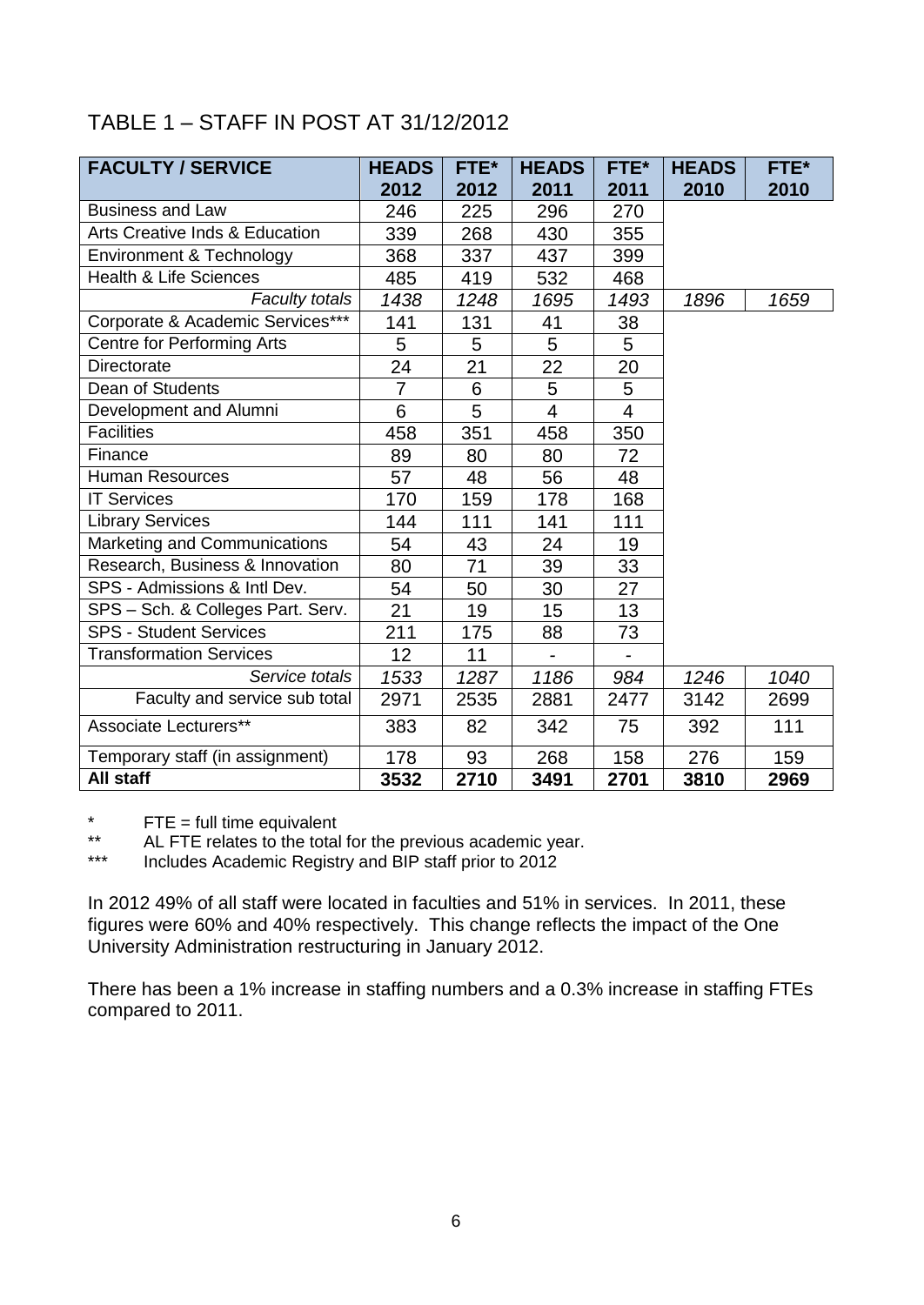



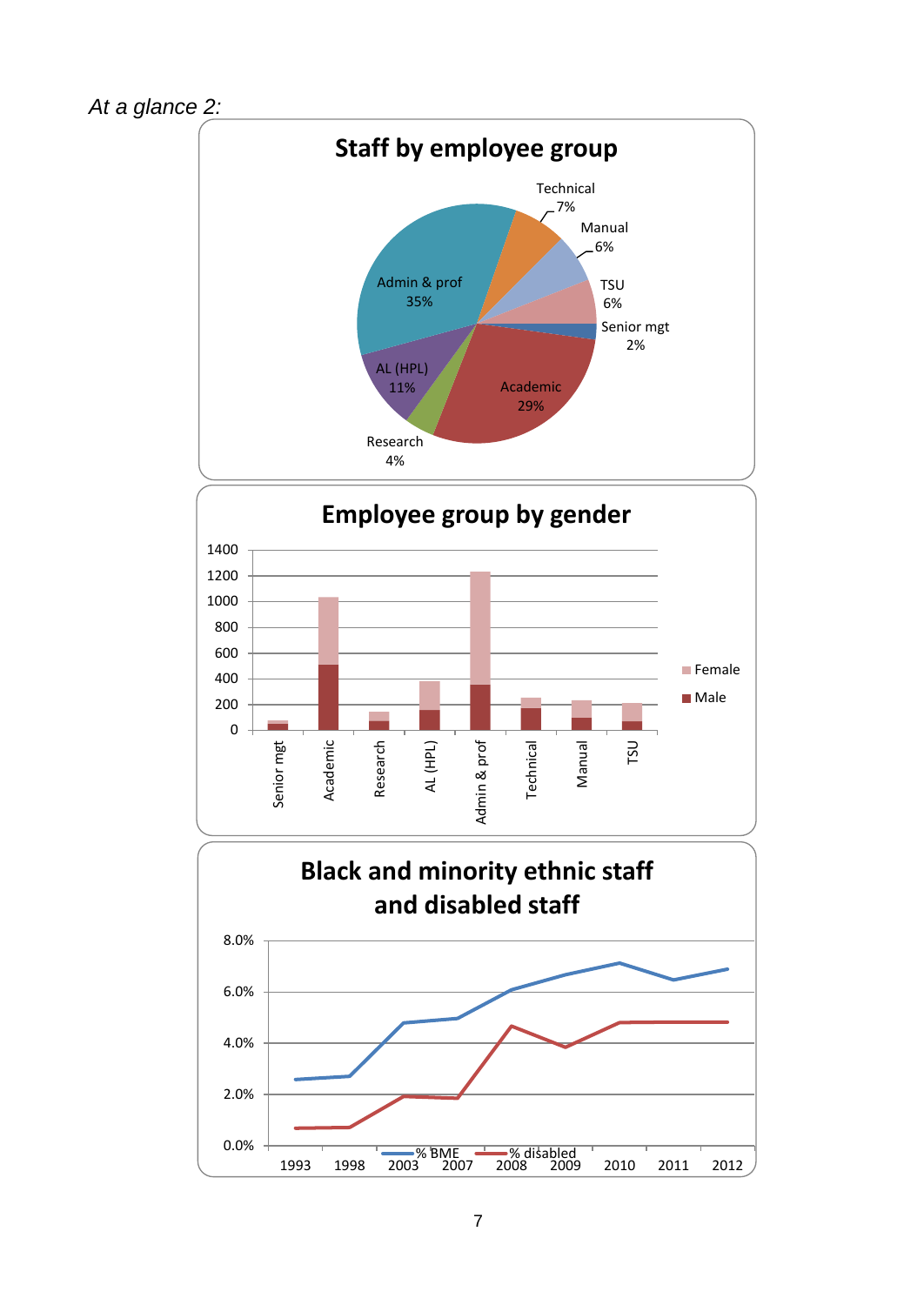| <b>EMPLOYEE</b><br><b>GROUP/</b><br><b>GRADE</b>                          | <b>YEAR</b>          | <b>ALL</b>        |                   | <b>MALE</b>       |                   | <b>FEMALE</b>     |                                           | <b>BME</b>           |                   | <b>WHITE</b>      | <b>ETHNICITY</b><br><b>NOT</b><br><b>KNOWN</b> |                      | <b>NOT</b><br><b>DISABLED</b><br><b>DISABLED*</b> |                      |                   | <b>DISABLED</b><br><b>STATUS</b><br><b>NOT KNOWN*</b> |              |                      |
|---------------------------------------------------------------------------|----------------------|-------------------|-------------------|-------------------|-------------------|-------------------|-------------------------------------------|----------------------|-------------------|-------------------|------------------------------------------------|----------------------|---------------------------------------------------|----------------------|-------------------|-------------------------------------------------------|--------------|----------------------|
|                                                                           |                      | <b>Heads</b>      | <b>Heads</b>      | $\frac{9}{6}$     | <b>Heads</b>      | $\%$              | <b>Heads</b>                              | %                    | <b>Heads</b>      | $\frac{9}{6}$     | <b>Heads</b>                                   | $\frac{9}{6}$        | <b>Heads</b>                                      | $\frac{9}{6}$        | <b>Heads</b>      | $\frac{0}{0}$                                         | <b>Heads</b> | %                    |
| Senior<br>Management                                                      | 2012<br>2011<br>2010 | 77<br>77<br>82    | 52<br>55<br>58    | 68%<br>71%<br>71% | 25<br>22<br>24    | 32%<br>29%<br>29% | $\overline{2}$<br>$\mathbf 0$<br>$\Omega$ | 2.6%<br>0%<br>0%     | 74<br>75<br>81    | 96%<br>97%<br>99% | 1<br>$\overline{2}$<br>$\mathbf{1}$            | 1.3%<br>2.6%<br>1.2% | $\overline{7}$<br>6<br>6                          | 9.1%<br>7.8%<br>7.3% | 70<br>70<br>75    | 91%<br>91%<br>92%                                     | 0<br>1<br>1  | 0%<br>1.3%<br>1.2%   |
| Academic<br>Grade J                                                       | 2012<br>2011<br>2010 | 96<br>85<br>107   | 59<br>54<br>67    | 61%<br>64%<br>63% | 37<br>31<br>40    | 39%<br>36%<br>37% | 5<br>5<br>5                               | 5.2%<br>5.9%<br>4.6% | 88<br>78<br>97    | 92%<br>92%<br>91% | 3<br>$\overline{\mathbf{c}}$<br>5              | 3.1%<br>2.4%<br>4.6% | $\overline{1}$<br>3<br>4                          | 1.0%<br>3.5%<br>3.7% | 94<br>81<br>102   | 98%<br>95%<br>95%                                     | 1<br>1<br>1  | 1.0%<br>1.2%<br>0.9% |
| Grade I                                                                   | 2012<br>2011<br>2010 | 170<br>163<br>206 | 89<br>88<br>111   | 52%<br>54%<br>54% | 81<br>75<br>95    | 48%<br>46%<br>46% | 14<br>13<br>15                            | 8.2%<br>8.0%<br>7.3% | 151<br>147<br>181 | 89%<br>90%<br>88% | 5<br>3<br>10                                   | 2.9%<br>1.8%<br>4.8% | 8<br>8<br>9                                       | 4.7%<br>4.9%<br>4.3% | 159<br>152<br>193 | 94%<br>93%<br>94%                                     | 3<br>3<br>4  | 1.8%<br>1.8%<br>1.9% |
| Grade H                                                                   | 2012<br>2011<br>2010 | 731<br>751<br>785 | 352<br>348<br>365 | 48%<br>46%<br>46% | 379<br>403<br>420 | 52%<br>54%<br>54% | 44<br>46<br>53                            | 6.0%<br>6.1%<br>6.7% | 661<br>678<br>703 | 90%<br>90%<br>90% | 26<br>27<br>29                                 | 3.6%<br>3.6%<br>3.7% | 29<br>34<br>35                                    | 4.0%<br>4.5%<br>4.5% | 694<br>709<br>742 | 95%<br>94%<br>95%                                     | 8<br>8<br>8  | 1.1%<br>1.1%<br>1.0% |
| Grade G                                                                   | 2012<br>2011<br>2010 | 31<br>22<br>38    | 14<br>9<br>17     | 45%<br>41%<br>45% | 17<br>13<br>21    | 55%<br>59%<br>55% | 8<br>5<br>6                               | 26%<br>23%<br>16%    | 22<br>16<br>29    | 71%<br>73%<br>76% | 1<br>1<br>3                                    | 3.2%<br>4.5%<br>7.8% | 1<br>1<br>1                                       | 3.2%<br>4.5%<br>2.6% | 30<br>21<br>37    | 97%<br>95%<br>97%                                     | 0<br>0<br>0  | 0%<br>0%<br>0%       |
| Associate<br>Lecturers<br>(previously<br><b>Hourly Paid</b><br>Lecturers) | 2012<br>2011<br>2010 | 383<br>342<br>392 | 159<br>139<br>138 | 42%<br>41%<br>35% | 224<br>203<br>254 | 58%<br>59%<br>65% | 30<br>25<br>27                            | 7.8%<br>7.3%<br>6.9% | 332<br>294<br>342 | 87%<br>86%<br>87% | 21<br>23<br>23                                 | 5.5%<br>6.7%<br>5.9% | 13<br>10<br>13                                    | 3.4%<br>2.9%<br>3.3% | 365<br>326<br>374 | 95%<br>95%<br>95%                                     | 5<br>6<br>5  | 1.3%<br>1.8%<br>1.2% |

#### TABLE 2 –EMPLOYEE GROUP AND GRADE BY EQUALITY GROUP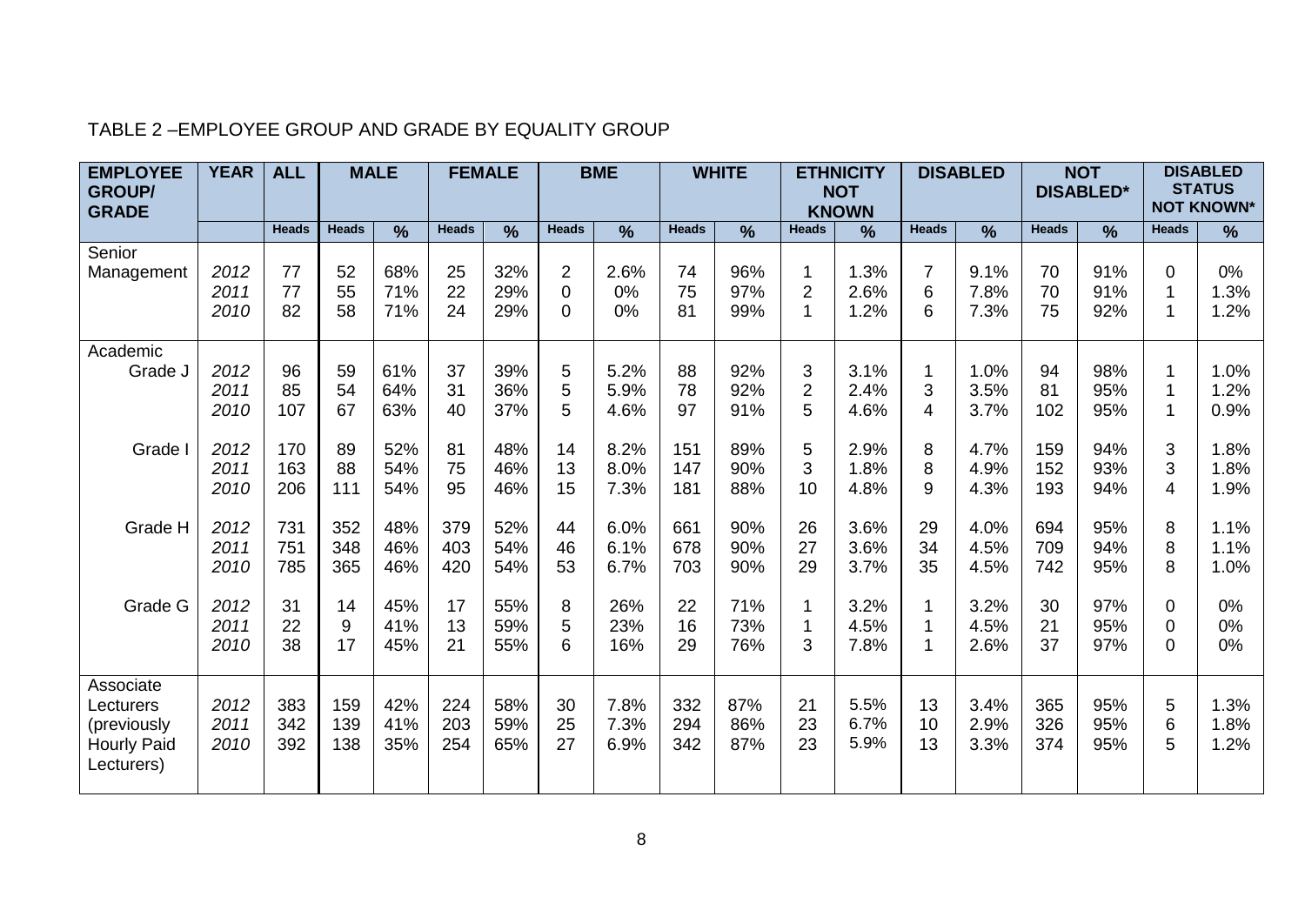| <b>EMPLOYEE</b><br><b>GROUP/</b><br><b>GRADE</b> | <b>YEAR</b>  | <b>ALL</b>   |              | <b>MALE</b>   |              | <b>FEMALE</b> |                | <b>BME</b>    |              | <b>WHITE</b>  |                     | <b>ETHNICITY</b><br><b>NOT</b><br><b>KNOWN</b> |              | <b>DISABLED</b> |              | <b>NOT</b><br><b>DISABLED*</b> |                     | <b>DISABLED</b><br><b>STATUS</b><br><b>NOT KNOWN*</b> |
|--------------------------------------------------|--------------|--------------|--------------|---------------|--------------|---------------|----------------|---------------|--------------|---------------|---------------------|------------------------------------------------|--------------|-----------------|--------------|--------------------------------|---------------------|-------------------------------------------------------|
|                                                  |              | <b>Heads</b> | <b>Heads</b> | $\frac{0}{0}$ | <b>Heads</b> | $\frac{9}{6}$ | <b>Heads</b>   | $\frac{9}{6}$ | <b>Heads</b> | $\frac{9}{6}$ | <b>Heads</b>        | $\frac{9}{6}$                                  | <b>Heads</b> | $\frac{9}{6}$   | <b>Heads</b> | $\frac{9}{6}$                  | <b>Heads</b>        | $\frac{9}{6}$                                         |
| Research                                         |              |              |              |               |              |               |                |               |              |               |                     |                                                |              |                 |              |                                |                     |                                                       |
| Grade H                                          | 2012         | 33           | 18           | 55%           | 15           | 45%           | $\overline{2}$ | 6.1%          | 28           | 85%           | 3                   | 9.1%                                           | $\mathbf 0$  | 0%              | 32           | 97%                            |                     | 3.0%                                                  |
|                                                  | 2011         | 36           | 22           | 61%           | 14           | 39%           | $\overline{2}$ | 5.6%          | 31           | 86%           | 3                   | 8.3%                                           | $\mathbf{1}$ | 2.8%            | 34           | 94%                            |                     | 2.8%                                                  |
|                                                  | 2010         | 40           | 26           | 65%           | 14           | 35%           | 4              | 10%           | 35           | 88%           | $\mathbf 1$         | 2.5%                                           | $\mathbf 1$  | 2.5%            | 38           | 95%                            | 1                   | 2.5%                                                  |
|                                                  |              |              |              |               |              |               |                |               |              |               |                     |                                                |              |                 |              |                                |                     |                                                       |
| Grade F&G                                        | 2012<br>2011 | 111<br>128   | 57<br>61     | 51%<br>48%    | 54<br>67     | 49%<br>52%    | 16<br>14       | 14%<br>11%    | 88<br>108    | 79%<br>84%    | $\overline{7}$<br>6 | 6.3%<br>4.7%                                   | 3<br>3       | 2.7%            | 106<br>122   | 95%<br>95%                     | $\overline{2}$<br>3 | 1.8%<br>2.3%                                          |
|                                                  | 2010         | 137          | 66           | 48%           | 71           | 52%           | 21             | 15%           | 109          | 80%           | $\overline{7}$      | 5.1%                                           | 5            | 2.3%<br>3.6%    | 128          | 93%                            | 4                   | 2.9%                                                  |
|                                                  |              |              |              |               |              |               |                |               |              |               |                     |                                                |              |                 |              |                                |                     |                                                       |
| Admin & Prof                                     |              |              |              |               |              |               |                |               |              |               |                     |                                                |              |                 |              |                                |                     |                                                       |
| G & above                                        | 2012         | 344          | 138          | 40%           | 206          | 60%           | 19             | 5.5%          | 316          | 92%           | 9                   | 2.6%                                           | 21           | 6.1%            | 319          | 93%                            | 4                   | 1.2%                                                  |
|                                                  | 2011         | 322          | 137          | 43%           | 185          | 57%           | 21             | 6.5%          | 291          | 90%           | 10                  | 3.1%                                           | 18           | 5.6%            | 299          | 93%                            | 5                   | 1.6%                                                  |
|                                                  | 2010         | 334          | 141          | 42%           | 193          | 58%           | 23             | 6.9%          | 299          | 89%           | 12                  | 3.6%                                           | 19           | 5.7%            | 310          | 93%                            | 5                   | 1.5%                                                  |
|                                                  |              |              |              |               |              |               |                |               |              |               |                     |                                                |              |                 |              |                                |                     |                                                       |
| Grade A to F                                     | 2012         | 890          | 221          | 25%           | 669          | 75%           | 51             | 5.7%          | 814          | 91%           | 25                  | 2.8%                                           | 47           | 5.3%            | 833          | 94%                            | 10                  | 1.1%                                                  |
|                                                  | 2011         | 805          | 200          | 25%           | 605          | 75%           | 43             | 5.3%          | 741          | 92%           | 21                  | 2.6%                                           | 38           | 4.7%            | 753          | 94%                            | 11                  | 1.4%                                                  |
|                                                  | 2010         | 847          | 205          | 24%           | 642          | 76%           | 51             | 6.0%          | 774          | 91%           | 22                  | 2.6%                                           | 46           | 5.4%            | 791          | 93%                            | 10                  | 1.2%                                                  |
| Technical                                        |              |              |              |               |              |               |                |               |              |               |                     |                                                |              |                 |              |                                |                     |                                                       |
| G & above                                        | 2012         | 64           | 53           | 83%           | 11           | 17%           | 3              | 4.7%          | 57           | 89%           | 4                   | 6.3%                                           | 1            | 1.6%            | 63           | 98%                            | 0                   | 0%                                                    |
|                                                  | 2011         | 63           | 52           | 83%           | 11           | 17%           | 2              | 3.2%          | 57           | 90%           | 4                   | 6.3%                                           | $\mathbf 1$  | 1.6%            | 62           | 98%                            | $\Omega$            | 0%                                                    |
|                                                  | 2010         | 69           | 56           | 81%           | 13           | 19%           | $\overline{2}$ | 2.9%          | 63           | 91%           | 4                   | 5.8%                                           | 2            | 2.9%            | 67           | 97%                            | 0                   | 0%                                                    |
|                                                  |              |              |              |               |              |               |                |               |              |               |                     |                                                |              |                 |              |                                |                     |                                                       |
| Grade A to F                                     | 2012         | 190          | 122          | 64%           | 68           | 36%           | 19             | 10%           | 162          | 85%           | 9                   | 4.7%                                           | 14           | 7.4%            | 172          | 91%                            | 4                   | 2.1%                                                  |
|                                                  | 2011         | 182          | 120          | 66%           | 62           | 34%           | 15             | 8.2%          | 158          | 87%           | 9                   | 4.9%                                           | 12           | 6.6%            | 165          | 91%                            | 5                   | 2.7%                                                  |
|                                                  | 2010         | 216          | 136          | 63%           | 80           | 37%           | 13             | 6.0%          | 191          | 88%           | 12                  | 5.6%                                           | 16           | 7.4%            | 296          | 91%                            | 4                   | 1.9%                                                  |
|                                                  |              |              |              |               |              |               |                |               |              |               |                     |                                                |              |                 |              |                                |                     |                                                       |
| Manual                                           |              |              |              |               |              |               |                |               |              |               |                     |                                                |              |                 |              |                                |                     |                                                       |
| Grade C to E                                     | 2012         | 79           | 63           | 80%           | 16           | 20%           | $\overline{2}$ | 2.5%          | 73<br>82     | 92%           | 4                   | 5.1%                                           | 6            | 7.6%            | 73           | 92%                            | $\Omega$            | 0%                                                    |
|                                                  | 2011         | 87<br>96     | 68           | 78%           | 19           | 22%           | $\overline{2}$ | 2.3%          |              | 94%           | 3                   | 3.4%                                           | 6            | 6.9%            | 80           | 92%                            |                     | 1.1%                                                  |
|                                                  | 2010         |              | 72           | 75%           | 24           | 25%           | 4              | 4.2%          | 88           | 92%           | 4                   | 4.2%                                           | 6            | 6.3%            | 89           | 93%                            |                     | 1.0%                                                  |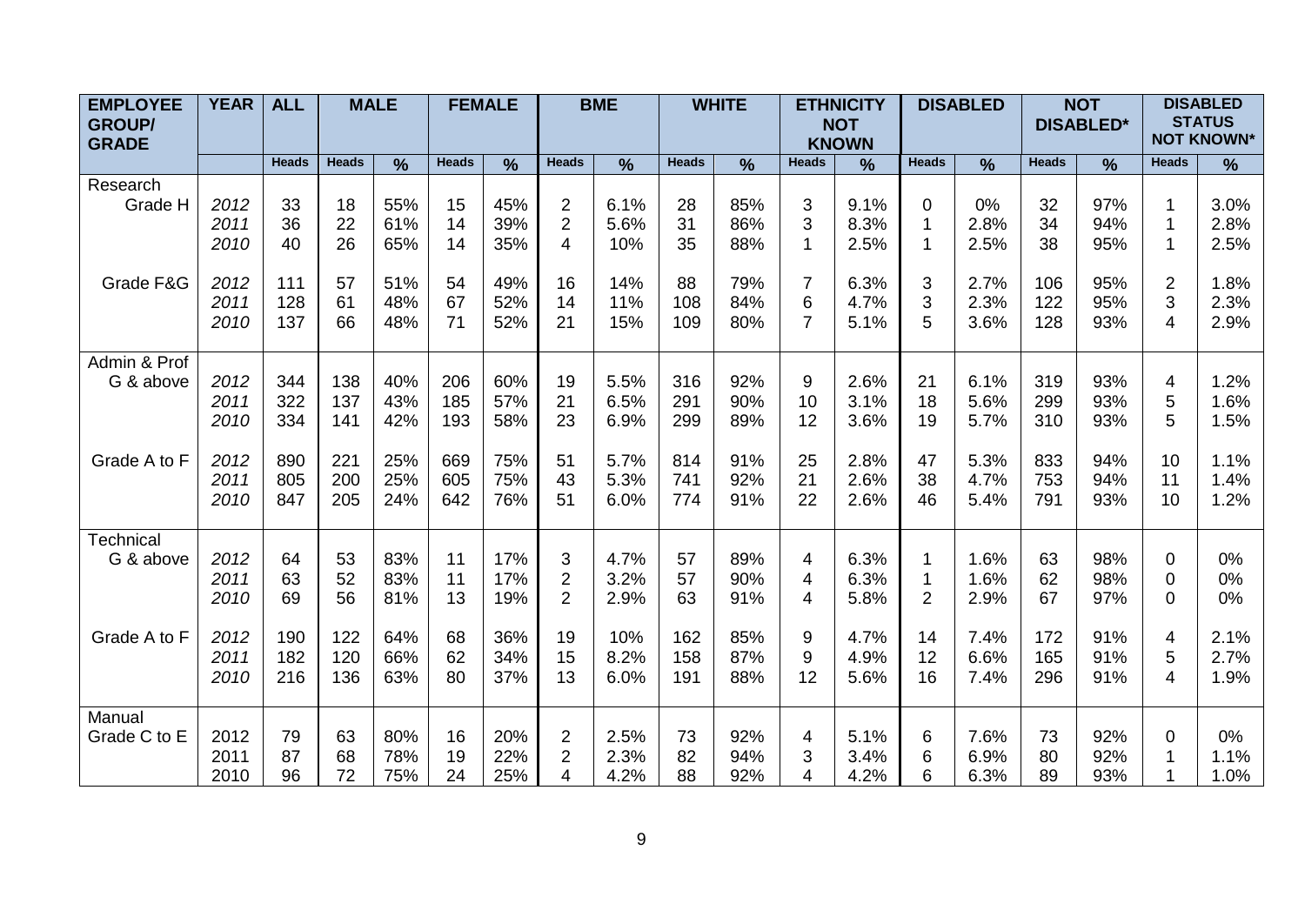| <b>EMPLOYEE</b><br><b>GROUP/</b><br><b>GRADE</b> | <b>YEAR</b> | <b>ALL</b>   |              | <b>MALE</b>   |              | <b>FEMALE</b> |              | <b>BME</b><br><b>WHITE</b><br><b>ETHNICITY</b><br><b>NOT</b><br><b>KNOWN</b> |              |               | <b>NOT</b><br><b>DISABLED</b><br><b>DISABLED*</b> |               | <b>DISABLED</b><br><b>STATUS</b><br><b>NOT KNOWN*</b> |               |              |               |                |      |
|--------------------------------------------------|-------------|--------------|--------------|---------------|--------------|---------------|--------------|------------------------------------------------------------------------------|--------------|---------------|---------------------------------------------------|---------------|-------------------------------------------------------|---------------|--------------|---------------|----------------|------|
|                                                  |             | <b>Heads</b> | <b>Heads</b> | $\frac{0}{0}$ | <b>Heads</b> | $\frac{1}{2}$ | <b>Heads</b> | $\frac{9}{6}$                                                                | <b>Heads</b> | $\frac{9}{6}$ | Head                                              | $\frac{9}{6}$ | <b>Heads</b>                                          | $\frac{9}{6}$ | <b>Heads</b> | $\frac{9}{6}$ | <b>Heads</b>   | %    |
| Manual                                           |             |              |              |               |              |               |              |                                                                              |              |               |                                                   |               |                                                       |               |              |               |                |      |
| Grade A&B                                        | 2012        | 155          | 37           | 24%           | 118          | 76%           | 11           | 7.1%                                                                         | 134          | 86%           | 10                                                | 6.5%          | 11                                                    | 7.1%          | 142          | 92%           | 2              | 1.3% |
|                                                  | 2011        | 160          | 37           | 23%           | 123          | 77%           | 11           | 6.9%                                                                         | 138          | 86%           | 11                                                | 6.9%          | 12                                                    | 7.5%          | 146          | 91%           | $\overline{2}$ | 1.3% |
|                                                  | 2010        | 174          | 45           | 26%           | 129          | 74%           | 12           | 6.9%                                                                         | 152          | 87%           | 10                                                | 5.7%          | 12                                                    | 6.9%          | 160          | 92%           | $\overline{2}$ | 1.1% |
| <b>TSU Temps</b>                                 | 2012        | 213          | 70           | 33%           | 143          | 67%           | 21           | 9.9%                                                                         | 179          | 84%           | 13                                                | 6.1%          | 10                                                    | 4.7%          | 200          | 94%           | 3              | 1.4% |
|                                                  | 2011        | 298          | 95           | 32%           | 203          | 68%           | 24           | 8.1%                                                                         | 254          | 85%           | 20                                                | 6.7%          | 14                                                    | 4.7%          | 279          | 94%           | 5              | 1.7% |
|                                                  | 2010        | 347          | 112          | 32%           | 235          | 68%           | 40           | 12%                                                                          | 279          | 80%           | 28                                                | 8%            | 11                                                    | 3.2%          | 332          | 96%           | 4              | 1.2% |
| <b>ALL STAFF</b>                                 | 2012        | 2971         | 1275         | 43%           | 1696         | 57%           | 196          | 6.6%                                                                         | 2668         | 90%           | 107                                               | 3.6%          | 149                                                   | 5.0%          | 2787         | 94%           | 35             | 1.2% |
| (excluding                                       | 2011        | 2881         | 1251         | 43%           | 1630         | 57%           | 179          | 6.2%                                                                         | 2600         | 90%           | 102                                               | 3.5%          | 146                                                   | 5.1%          | 2694         | 94%           | 41             | 1.4% |
| ALs/&TSU)                                        | 2010        | 3131         | 1365         | 44%           | 1766         | 56%           | 209          | 6.7%                                                                         | 2802         | 89%           | 120                                               | 3.8%          | 162                                                   | 5.2%          | 2928         | 94%           | 41             | 1.3% |
| <b>ALL STAFF</b>                                 | 2012        | 3567         | 1504         | 42%           | 2063         | 58%           | 247          | 6.9%                                                                         | 3179         | 89%           | 141                                               | 4.0%          | 172                                                   | 4.8%          | 3352         | 94%           | 43             | 1.2% |
|                                                  | 2011        | 3521         | 1485         | 42%           | 2036         | 58%           | 228          | 6.5%                                                                         | 3148         | 89%           | 145                                               | 4.1%          | 170                                                   | 4.8%          | 3299         | 94%           | 52             | 1.5% |
|                                                  | 2010        | 3870         | 1615         | 42%           | 2255         | 58%           | 276          | 7.1%                                                                         | 3423         | 88%           | 171                                               | 4.4%          | 186                                                   | 4.8%          | 3634         | 94%           | 50             | 1.3% |

\* Figures for "Not Disabled" include "not known" for staff who did not respond to the survey. The "Disabled Status Not Known" figure is the number of staff that responded to the survey but preferred not to provide information about disabled status.

The overall male/female ratio remained constant in 2012 compared to 2011 and 2010. All employee groups show an increase in the proportion of women in the senior grades, with the exception of technical which remained the same, and manual which showed a further reduction.

The BME staff percentage has increased in 2012 compared to 2011, and the percentage of disabled staff has remained the same.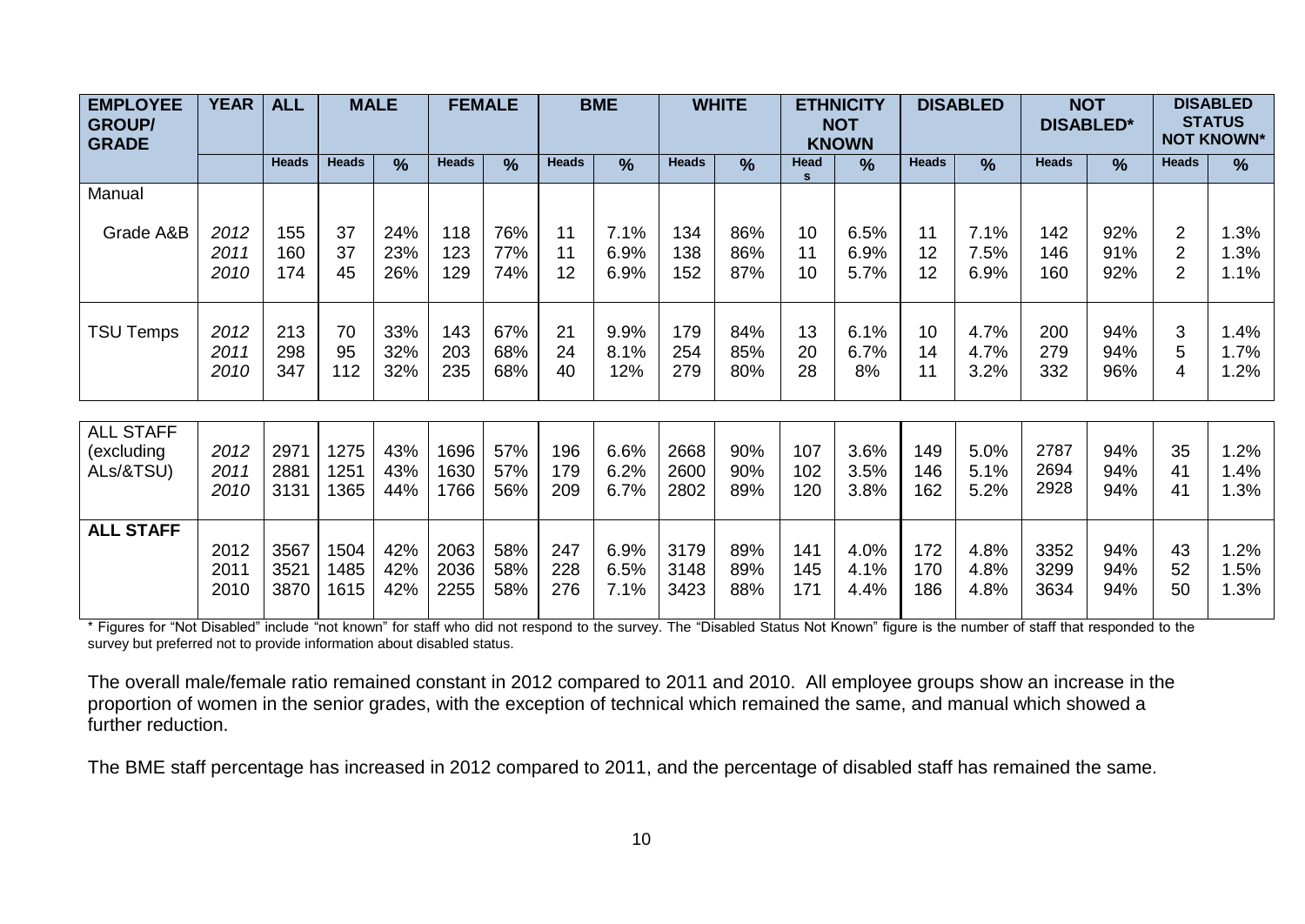

#### TABLE 3 – AGE

| <b>AGE BAND</b> | <b>HEADS</b> | <b>PERCENTAGE</b> | <b>PERCENTAGE</b> | <b>PERCENTAGE</b> |
|-----------------|--------------|-------------------|-------------------|-------------------|
|                 | 2012         | 2012              | 2011              | 2010              |
| Under 24        | 135          | 3.8%              | 3.6%              | 4.2%              |
| 25-34           | 654          | 18.3%             | 18.9%             | 20%               |
| 35-44           | 918          | 25.7%             | 25.0%             | 25%               |
| 45-54           | 987          | 27.7%             | 29.0%             | 28%               |
| 55-64           | 800          | 22.4%             | 22.3%             | 22%               |
| $65 +$          | 73           | 2.0%              | 1.2%              | 1.3%              |

The average age of a UWE employee in 2012 is 45 years, the same as in 2011. The average age was 44 years in 2010 and 2009.

#### TABLE 4 – SEXUAL ORIENTATION

| <b>GROUP</b>                   | <b>HEADS</b> | <b>PERCENTAGE</b> | <b>PERCENTAGE</b> | <b>PERCENTAGE</b> |
|--------------------------------|--------------|-------------------|-------------------|-------------------|
|                                | 2012         | 2012              | 2011              | 2010              |
| <b>Bisexual</b>                | 25           | 0.7%              | 0.7%              | 0.7%              |
| Gay man                        | 31           | 0.9%              | 0.7%              | 0.8%              |
| Gay woman/lesbian              | 37           | 1.0%              | 1.0%              | 1.2%              |
| Heterosexual/straight          | 2074         | 58.1%             | 56%               | 56%               |
| Other                          | 8            | 0.2%              | 0.2%              | 0.3%              |
| Not declared/prefer not to say | 211          | 5.9%              | 5.9%              | 5.6%              |
| No data held                   | 1181         | 33.1%             | 35%               | 36%               |

Table 4 shows that UWE has 2.6% of staff declaring as lesbian, gay or bisexual (LGB) compared to 2.4% in 2011. Table 4 also shows an increasing proportion of staff providing information on their sexual orientation.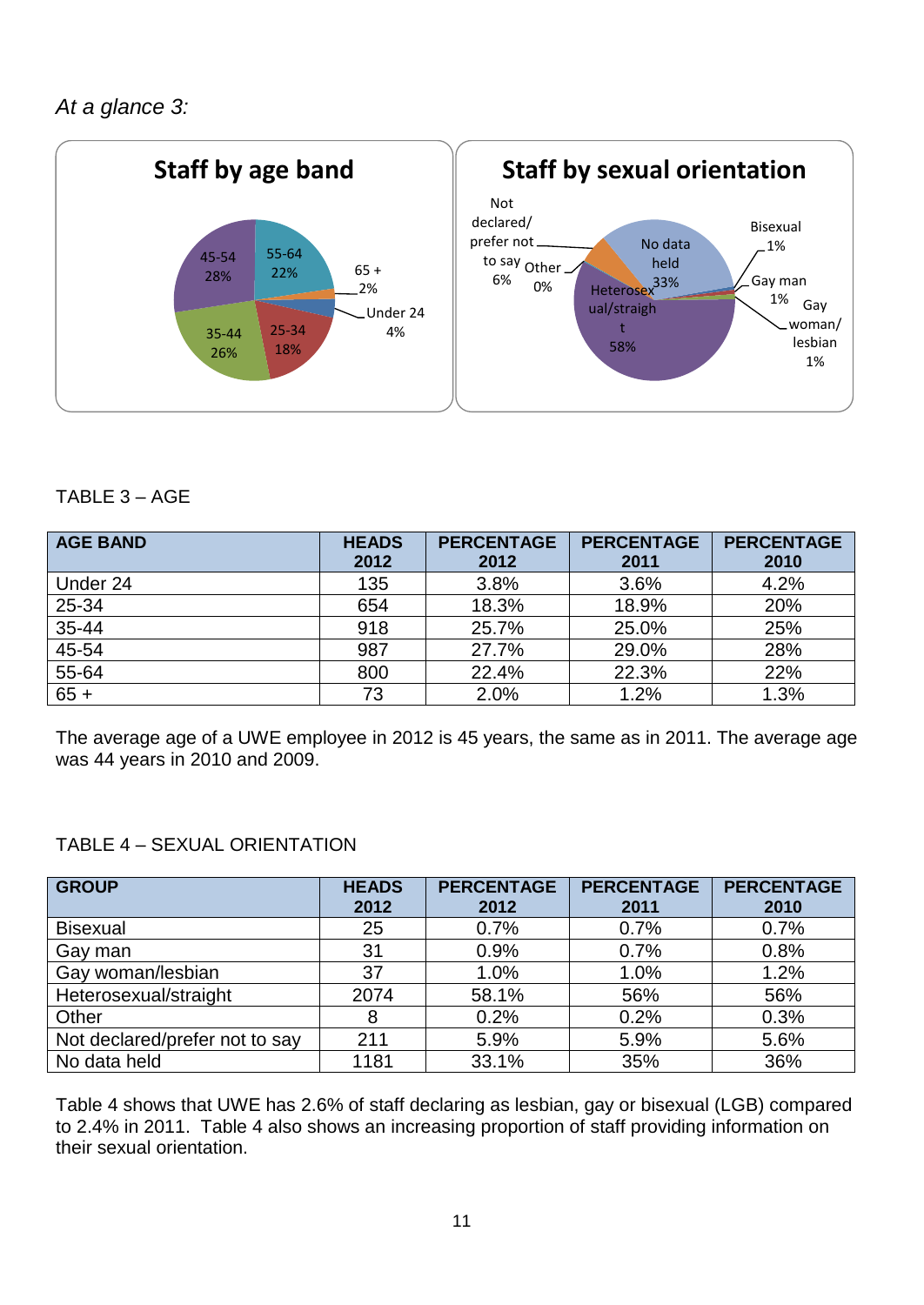*At a glance 4:*



#### TABLE 5 – RELIGION AND BELIEF

| <b>GROUP</b>                   | <b>HEADS</b><br>2012 | <b>PERCENTAGE</b><br>2012 | <b>PERCENTAGE</b><br>2011 | <b>PERCENTAGE</b><br>2010 |
|--------------------------------|----------------------|---------------------------|---------------------------|---------------------------|
| <b>Buddhist</b>                | 35                   | 1.0%                      | 0.8%                      | 0.9%                      |
| Christian                      | 944                  | 26%                       | 26%                       | 26%                       |
| Hindu                          | 22                   | 0.6%                      | 0.5%                      | 0.5%                      |
| Jewish                         | 9                    | 0.3%                      | 0.3%                      | 0.2%                      |
| <b>Muslim</b>                  | 35                   | 1.0%                      | 0.9%                      | 0.9%                      |
| <b>Sikh</b>                    | 5                    | 0.1%                      | 0.1%                      | 0.1%                      |
| Another faith/religion         | 59                   | 1.7%                      | 1.7%                      | 2.1%                      |
| No faith/religion              | 1007                 | 28%                       | 27%                       | 26%                       |
| Not declared/prefer not to say | 265                  | 7.4%                      | 7.7%                      | 7.3%                      |
| No data held                   | 1186                 | 33%                       | 35%                       | 36%                       |

Table 5 shows 31% of staff declaring as having a religion; this is unchanged from 2011. Table 5 shows more staff providing information on their religion and belief.

#### TABLE 6 – TRANS/TRANSGENDER

| <b>CATEGORY</b>   | <b>HEADS</b><br>2012 | <b>PERCENTAGE</b><br>2012 | <b>PERCENTAGE</b><br>2011 | <b>PERCENTAGE</b><br>2010 |
|-------------------|----------------------|---------------------------|---------------------------|---------------------------|
| Yes               | 18                   | 0.5%                      | 0.5%                      | 0.4%                      |
| <b>No</b>         | 2194                 | 62%                       | 59%                       | 59%                       |
| Prefer not to say | 58                   | 1.6%                      | 1.7%                      | 1.7%                      |
| No data held      | 1297                 | 36%                       | 38%                       | 39%                       |

Table 6 shows UWE's declared trans/transgender population is 0.5%, the same as in 2011.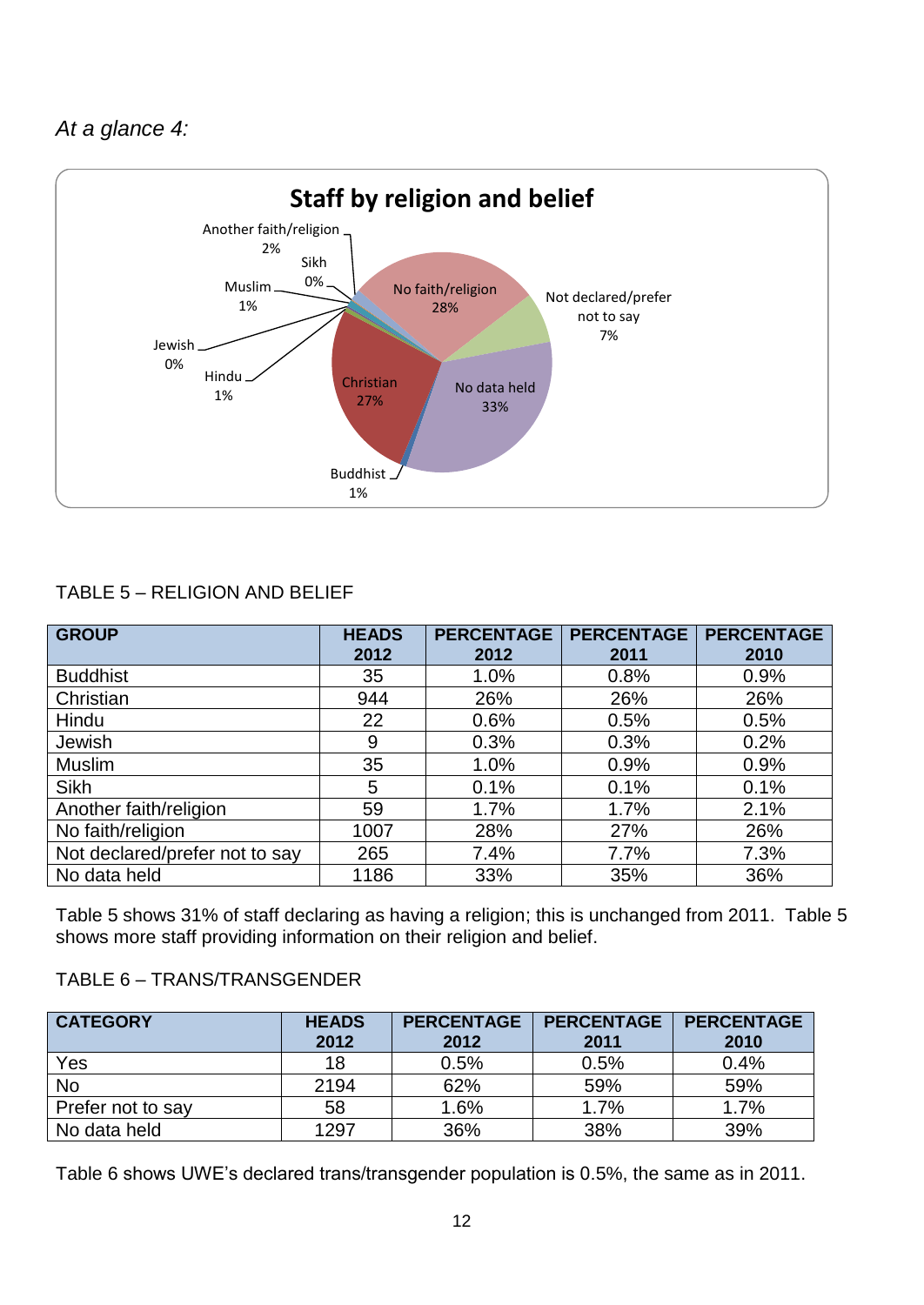#### TABLE 7 – ETHNIC ORIGIN

| <b>GROUP</b>            | <b>HEADS</b>   | <b>PERCENTAGE</b> | <b>PERCENTAGE</b> | <b>PERCENTAGE</b> |
|-------------------------|----------------|-------------------|-------------------|-------------------|
|                         | 2012           | 2012              | 2011              | 2010              |
| Asian - Bangladeshi     | 11             | 0.3%              | 0.3%              | 0.2%              |
| Asian – Indian          | 41             | 1.1%              | 0.9%              | 0.9%              |
| Asian - Pakistani       | 18             | 0.5%              | 0.4%              | 0.4%              |
| Asian - Other           | 25             | 0.7%              | 0.6%              | 0.8%              |
| <b>Black - African</b>  | 24             | 0.7%              | 0.6%              | 0.9%              |
| Black - Caribbean       | 27             | 0.8%              | 0.8%              | 0.8%              |
| Black - Other           | $\overline{4}$ | 0.1%              | 0.1%              | 0.1%              |
| Chinese                 | 30             | 0.8%              | 0.9%              | 0.9%              |
| Mixed - White/African   | $\overline{4}$ | 0.1%              | 0.2%              | 0.2%              |
| Mixed - White/Asian     | 12             | 0.3%              | 0.4%              | 0.4%              |
| Mixed - White/Caribbean | 6              | 0.2%              | 0.1%              | 0.2%              |
| Mixed - Other           | 17             | 0.5%              | 0.4%              | 0.5%              |
| Other Ethnic background | 28             | 0.8%              | 0.9%              | 0.9%              |
| Sub total               | 247            | 6.9%              | 6.5%              | 7.1%              |
| White - British         | 2906           | 81.5%             | 82%               | 81%               |
| White - Irish           | 50             | 1.4%              | 1.5%              | 1.2%              |
| White - Other           | 223            | 6.3%              | 6.3%              | 6.6%              |
| Sub total               | 3179           | 89.1%             | 89%               | 88%               |
| Prefer not to say       | 18             | 0.5%              | 0.5%              | 0.5%              |
| No data held            | 123            | 3.4%              | 3.6%              | 3.9%              |
| Sub total               | 141            | 4.0%              | 4.1%              | 4.4%              |
| All staff               | 3567           | 100%              | 100%              | 100%              |

Table 7 shows that UWE's declared BME staffing population is 6.9% compared to 6.5% in 2011.

#### TABLE 8 – NATIONALITY

| <b>GROUP</b>   | <b>HEADS</b><br>2012 | <b>PERCENTAGE</b><br>2012 | <b>PERCENTAGE</b><br>2011 | <b>PERCENTAGE</b><br>2010 |
|----------------|----------------------|---------------------------|---------------------------|---------------------------|
| <b>British</b> | 3162                 | 89%                       | 91%                       | 88%                       |
|                |                      |                           |                           |                           |
| Irish          | 31                   | 0.9%                      | 0.8%                      | 0.7%                      |
| American       | 29                   | 0.8%                      | 0.7%                      | 0.5%                      |
| German         | 26                   | 0.7%                      | 0.7%                      | 0.9%                      |
| Indian         | 17                   | 0.5%                      | 0.3%                      | 0.3%                      |
| Italian        | 16                   | 0.5%                      | 0.5%                      | 0.5%                      |
| Canadian       | 12                   | 0.3%                      | 0.3%                      | 0.3%                      |
| Spanish        | 11                   | 0.3%                      | 0.4%                      | 0.4%                      |
| Malaysian      | 11                   | 0.3%                      | 0.3%                      | 0.3%                      |
| Chinese*       | 10                   | 0.3%                      | 0.3%                      | 0.4%                      |
| Greek*         | 10                   | 0.3%                      | 0.2%                      | 0.2%                      |
| Sub total      | 3335                 | 94%                       | 93%                       | 92%                       |
| All staff      | 3567                 | 100%                      | 100%                      | 100%                      |

Table 8 shows UWE's top ten nationalities at 2012 (\* joint 10<sup>th</sup> place).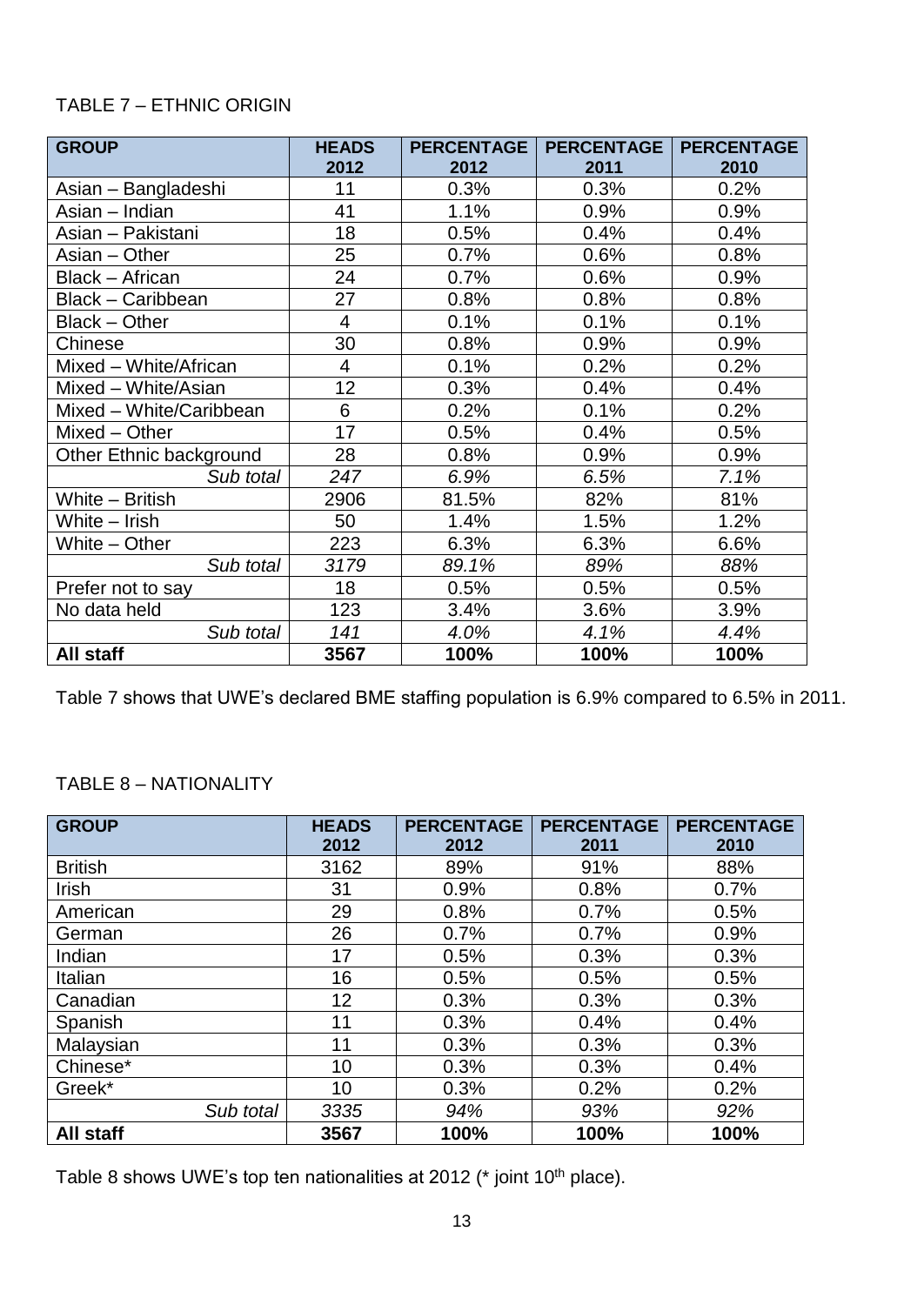TABLE 9 – TAKE UP OF FAMILY FRIENDLY LEAVE BY EMPLOYEE GROUP

| <b>CATEGORY</b>        |              | <b>ALL</b>   | <b>SENIOR</b><br><b>MGMT</b> | <b>ACADEMIC</b>  | <b>ADMIN/</b><br><b>PROF/TECH</b> | <b>MANUAL</b>  |
|------------------------|--------------|--------------|------------------------------|------------------|-----------------------------------|----------------|
| <b>Maternity leave</b> | 2012<br>2011 | 66<br>69     | $\mathbf 0$                  | 14               | 50                                | $\overline{2}$ |
| <b>Adoption leave</b>  | 2012<br>2011 | 1<br>1       | $\boldsymbol{0}$             | 1                | 0                                 | $\pmb{0}$      |
| Paternity leave        | 2012<br>2011 | 34<br>31     | $\boldsymbol{0}$             | 12               | 18                                | $\overline{4}$ |
| Parental leave         | 2012         | 1            | $\mathbf 0$                  | $\boldsymbol{0}$ | 1                                 | $\mathbf 0$    |
| Carer's leave          | 2012         | 256          | 1                            | 24               | 194                               | 37             |
| All leave types        | 2012         | 358<br>(10%) | $(1.3\%)$                    | 51<br>(3.3%)     | 263<br>(15%)                      | 43<br>(18%)    |

% indicates the proportion of the workforce

Table 9 shows the take up of different family friendly leave by different staff groups. In 2012 family friendly leave was taken up in greatest proportion by manual staff and administrative/professional/ technical (APT) staff. The APT staff group has the highest proportion of women at 65%; the senior management group has the lowest proportion of women at 32%.

TABLE 10 – TAKE UP OF CHILD CARE VOUCHERS

| <b>YEAR</b>  | ALL          | <b>MALE</b>  |            | <b>FEMALE</b> |            |  |
|--------------|--------------|--------------|------------|---------------|------------|--|
|              | <b>Heads</b> | <b>Heads</b> | $\%$       | <b>Heads</b>  | $\%$       |  |
| 2012<br>2011 | 272<br>261   | 107<br>100   | 39%<br>38% | 165<br>162    | 61%<br>62% |  |

Table 10 shows the take up of child care vouchers through payroll deduction by gender. The UWE workforce is 42% male and 58% female.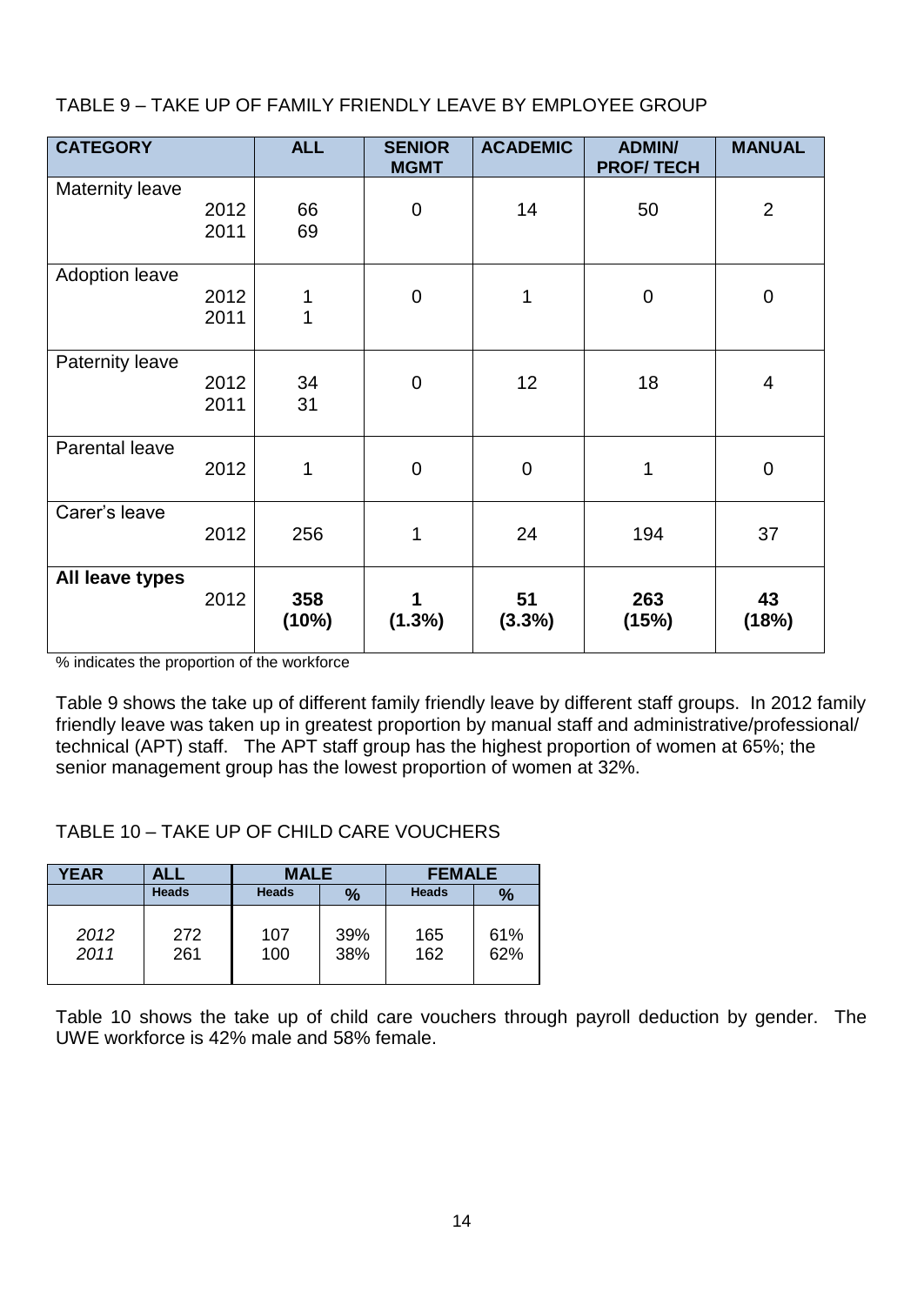| <b>CONTRACT</b>   | <b>YEAR</b> | <b>ALL</b>   |              |               | <b>GENDER</b> |               |              |            |              | <b>ETHNICITY</b> |              |                  |              |                 |              | <b>DISABLED STATUS</b> |              |                   |
|-------------------|-------------|--------------|--------------|---------------|---------------|---------------|--------------|------------|--------------|------------------|--------------|------------------|--------------|-----------------|--------------|------------------------|--------------|-------------------|
| <b>TYPE</b>       |             |              |              | <b>MALE</b>   |               | <b>FEMALE</b> |              | <b>BME</b> |              | <b>WHITE</b>     |              | <b>NOT KNOWN</b> |              | <b>DISABLED</b> |              | <b>NOT</b>             |              | <b>NOT KNOWN*</b> |
|                   |             |              |              |               |               |               |              |            |              |                  |              |                  |              |                 |              | <b>DISABLED*</b>       |              |                   |
|                   |             | <b>Heads</b> | <b>Heads</b> | $\frac{9}{6}$ | <b>Heads</b>  | $\frac{9}{6}$ | <b>Heads</b> | $\%$       | <b>Heads</b> | $\frac{9}{6}$    | <b>Heads</b> | $\frac{9}{6}$    | <b>Heads</b> | $\frac{9}{6}$   | <b>Heads</b> | $\frac{9}{6}$          | <b>Heads</b> | $\frac{0}{0}$     |
|                   |             |              |              |               |               |               |              |            |              |                  |              |                  |              |                 |              |                        |              |                   |
| Permanent         | 2012        | 2729         | 1166         | 43%           | 1563          | 57%           | 168          | 6.2%       | 2470         | 91%              | 91           | 3.3%             | 135          | 5.0%            | 2561         | 94%                    | 32           | 1.2%              |
|                   | 2011        | 2760         | 1191         | 43%           | 1569          | 57%           | 160          | 5.8%       | 2510         | 91%              | 90           | 3.3%             | 129          | 4.7%            | 2598         | 94%                    | 33           | 1.2%              |
|                   | 2010        | 3063         | 1307         | 43%           | 1756          | 57%           | 178          | 5.8%       | 2764         | 90%              | 121          | 4.0%             | 158          | 5.2%            | 2869         | 94%                    | 36           | 1.2%              |
|                   |             |              |              |               |               |               |              |            |              |                  |              |                  |              |                 |              |                        |              |                   |
| <b>Fixed Term</b> | 2012        | 625          | 268          | 43%           | 357           | 57%           | 58           | 9.3%       | 530          | 85%              | 37           | 5.9%             | 26           | 4.2%            | 591          | 95%                    | 8            | .3%               |
|                   | 2011        | 463          | 199          | 43%           | 264           | 57%           | 44           | 9.5%       | 384          | 83%              | 35           | 7.6%             | 12           | 2.6%            | 437          | 94%                    | 14           | 3.0%              |
|                   | 2010        | 460          | 196          | 43%           | 264           | 57%           | 58           | 13%        | 380          | 83%              | 22           | 4.8%             | 17           | 3.7%            | 433          | 94%                    | 10           | 2.2%              |
|                   |             |              |              |               |               |               |              |            |              |                  |              |                  |              |                 |              |                        |              |                   |
| Temporary         | 2012        | 213          | 70           | 33%           | 143           | 67%           | 21           | 9.9%       | 179          | 84%              | 13           | 6.1%             | 10           | 4.7%            | 200          | 94%                    | 3            | $.4\%$            |
|                   | 2011        | 298          | 95           | 32%           | 203           | 68%           | 24           | 8.1%       | 254          | 85%              | 20           | 6.7%             | 13           | 4.4%            | 280          | 94%                    | 5.           | $.7\%$            |
|                   | 2010        | 347          | 112          | 32%           | 235           | 68%           | 40           | 12%        | 279          | 80%              | 28           | 8.1%             | 11           | 3.2%            | 332          | 96%                    | 4            | .2%               |
|                   |             |              |              |               |               |               |              |            |              |                  |              |                  |              |                 |              |                        |              |                   |

#### TABLE 11 – CONTRACT TYPE BY EQUALITY GROUP

\* Figures for "Not Disabled" include "not knowns" for staff who did not respond to the survey. The "Disabled Status Not Known" figure is the number of staff that responded to the survey but preferred not to provide information about disabled status.

#### TABLE 12 – MODE OF EMPLOYMENT BY EQUALITY GROUP

| <b>MODE</b> | <b>YEAR</b> | <b>ALL</b>   |              | <b>MALE</b>   |              | <b>FEMALE</b> |              | <b>BME</b>    |              | <b>WHITE</b> |              | <b>ETHNICITY</b><br><b>NOT</b><br><b>KNOWN</b> |              | <b>DISABLED</b> |              | <b>NOT</b><br><b>DISABLED*</b> |              | <b>DISABLED</b><br><b>STATUS</b><br><b>NOT KNOWN*</b> |
|-------------|-------------|--------------|--------------|---------------|--------------|---------------|--------------|---------------|--------------|--------------|--------------|------------------------------------------------|--------------|-----------------|--------------|--------------------------------|--------------|-------------------------------------------------------|
|             |             | <b>Heads</b> | <b>Heads</b> | $\frac{9}{6}$ | <b>Heads</b> | $\frac{9}{6}$ | <b>Heads</b> | $\frac{9}{6}$ | <b>Heads</b> | %            | <b>Heads</b> | %                                              | <b>Heads</b> | $\frac{9}{6}$   | <b>Heads</b> | $\frac{9}{6}$                  | <b>Heads</b> | %                                                     |
| Full-time   | 2012        | 2038         | 046          | 51%           | 992          | 49%           | 146          | 7.2%          | 1815         | 89%          | 77           | 3.8%                                           | 93           | 4.6%            | 1925         | 94%                            | 20           | $0\%$                                                 |
|             | 2011        | 2085         | 1067         | 51%           | 1018         | 49%           | 137          | 6.6%          | 1067         | 90%          | 81           | 3.9%                                           | 87           | 4.2%            | 1969         | 94%                            | 29           | $.4\%$                                                |
|             | 2010        | 2283         | 1161         | 51%           | 1122         | 49%           | 159          | 6.9%          | 2028         | 89%          | 96           | 4.2%                                           | 107          | 4.7%            | 2144         | 94%                            | 32           | .4%                                                   |
| Part-time   | 2012        | 1529         | 458          | 30%           | 1071         | 70%           | 101          | 6.6%          | 1364         | 89%          | 64           | 4.2%                                           | 79           | 5.2%            | 1427         | 93%                            | 23           | .5%                                                   |
|             | 2011        | 1436         | 418          | 29%           | 1018         | 71%           | 91           | 6.3%          | 1281         | 89%          | 64           | 4.5%                                           | 67           | 4.7%            | 1346         | 94%                            | 23           | $1.6\%$                                               |
|             | 2010        | 1587         | 454          | 29%           | 1133         | 71%           | 117          | 7.3%          | 395          | 88%          | 75           | 4.7%                                           | 79           | 5.0%            | 1490         | 94%                            | 18           | 1.1%                                                  |

\* "Not Disabled" includes Not Knowns for staff who did not respond to the survey. The "Disabled Status Not Known" figure is the number of staff that responded to the survey but preferred not to provide information about disabled status.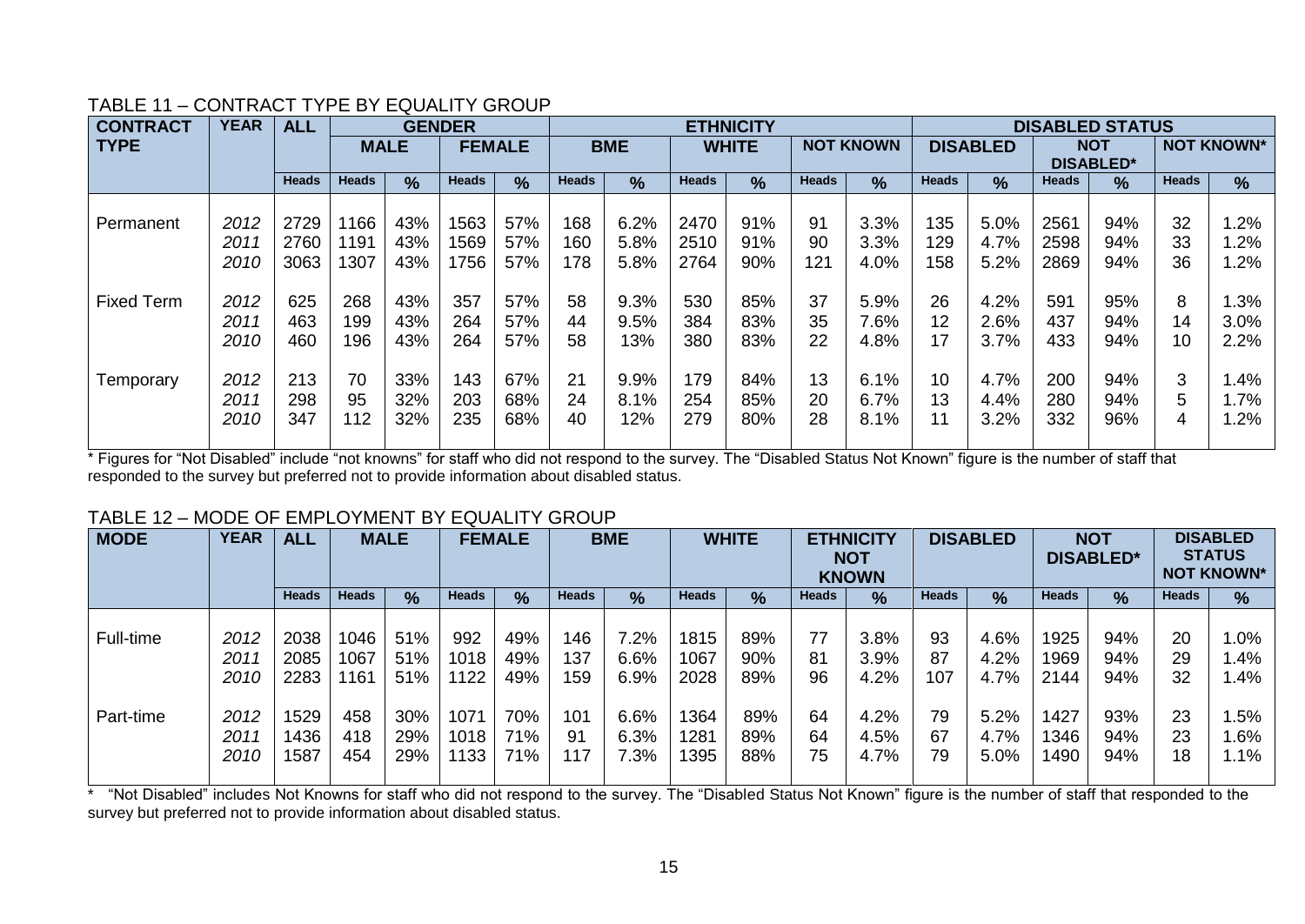# **Section 2 – Staff recruitment**

|                                             | <b>ALL</b>          | <b>MALE*</b>       |                   | <b>FEMALE*</b>     |                   | <b>BME</b>        |                   | <b>WHITE</b>        |                   | <b>ETHNICITY</b><br><b>NOT KNOWN</b> |                      |                 | <b>DISABLED</b>      | <b>NOT</b><br><b>DISABLED**</b> |                   |
|---------------------------------------------|---------------------|--------------------|-------------------|--------------------|-------------------|-------------------|-------------------|---------------------|-------------------|--------------------------------------|----------------------|-----------------|----------------------|---------------------------------|-------------------|
|                                             | <b>Heads</b>        | <b>Heads</b>       | $\frac{9}{6}$     | <b>Heads</b>       | $\frac{9}{6}$     | <b>Heads</b>      | $\frac{9}{6}$     | <b>Heads</b>        | $\frac{0}{0}$     | <b>Heads</b>                         | $\frac{9}{6}$        | <b>Heads</b>    | $\frac{9}{6}$        | <b>Heads</b>                    | $\frac{0}{0}$     |
| 2012<br>Applied<br>Shortlisted<br>Appointed | 5995<br>1220<br>407 | 2730<br>491<br>141 | 46%<br>40%<br>35% | 3228<br>722<br>265 | 54%<br>59%<br>65% | 1197<br>156<br>39 | 20%<br>3%<br>10%  | 4678<br>1046<br>363 | 78%<br>86%<br>89% | 120<br>18<br>5                       | 2.0%<br>.4%<br>.2%   | 297<br>44<br>13 | 4.9%<br>3.6%<br>3.1% | 5698<br>1176<br>394             | 95%<br>96%<br>96% |
| 2011<br>Applied<br>Shortlisted<br>Appointed | 4418<br>943<br>274  | 2470<br>454<br>123 | 56%<br>48%<br>45% | 1934<br>488<br>150 | 44%<br>52%<br>55% | 1027<br>138<br>31 | 23%<br>15%<br>11% | 3338<br>794<br>238  | 76%<br>84%<br>87% | 53<br>11<br>5                        | .2%<br>.2%<br>.8%    | 175<br>35<br>9  | 4.0%<br>3.7%<br>3.3% | 4243<br>908<br>265              | 96%<br>96%<br>97% |
| 2010<br>Applied<br>Shortlisted<br>Appointed | 5340<br>1221<br>357 | 3223<br>597<br>164 | 60%<br>49%<br>46% | 2117<br>624<br>193 | 40%<br>51%<br>54% | 888<br>126<br>35  | 17%<br>10%<br>10% | 4107<br>1027<br>309 | 77%<br>84%<br>87% | 345<br>68<br>13                      | 6.5%<br>5.6%<br>3.6% | 254<br>57<br>14 | 4.8%<br>4.7%<br>3.9% | 5086<br>1164<br>343             | 95%<br>95%<br>96% |

#### TABLE 13 – RECRUITMENT BY EQUALITY GROUP

\* Data excludes applicants who did not declare a gender. \*\* Figures for "Not Disabled" include applicants who did not provide data. From 2011 data relates to the period August to July.

The volume of staff recruitment increased in 2012 back to more normal levels, 2011 volumes having declined due to major restructuring programmes. The number of job applicants in 2012 similarly increased due to the ending of the temporary policy of jobs being advertised internally first.

The 2012 figures show that the success rate for female applicants through the recruitment process continues to be better than for male applicants.

2012 figures show BME applicants and appointees have declined compared to 2011 and BME applicants continue to have a lower rate of success through the recruitment process than non-BME staff. In 2012 there has been an increase in applicants declaring as disabled.

The average age of UWE starters in 2012 was 40 years.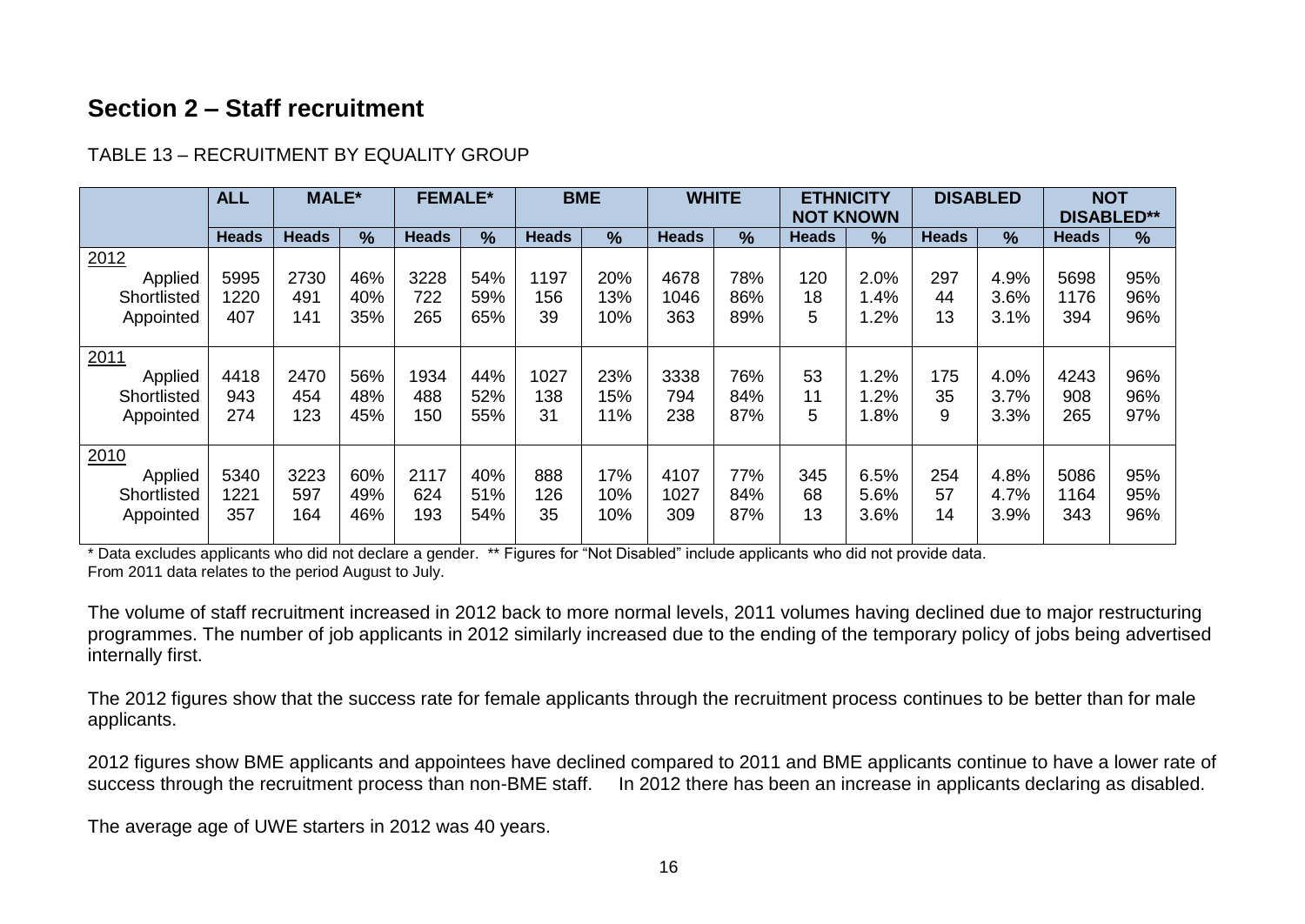|                                             | <b>ALL</b>        | <b>MALE*</b>    |                   | <b>FEMALE*</b>   |                   | <b>BME</b>     |                    | <b>WHITE</b>      |                   | <b>ETHNICITY</b><br><b>NOT KNOWN</b> |                      | <b>DISABLED</b> |                      | <b>NOT</b><br><b>DISABLED**</b> |                   |
|---------------------------------------------|-------------------|-----------------|-------------------|------------------|-------------------|----------------|--------------------|-------------------|-------------------|--------------------------------------|----------------------|-----------------|----------------------|---------------------------------|-------------------|
|                                             | <b>Heads</b>      | <b>Heads</b>    | $\frac{9}{6}$     | <b>Heads</b>     | $\%$              | <b>Heads</b>   | $\frac{9}{6}$      | <b>Heads</b>      | $\frac{9}{6}$     | <b>Heads</b>                         | $\frac{9}{6}$        | <b>Heads</b>    | $\%$                 | <b>Heads</b>                    | $\%$              |
| 2012<br>Applied<br>Shortlisted<br>Appointed | 184<br>67<br>51   | 74<br>23<br>17  | 40%<br>34%<br>33% | 108<br>43<br>33  | 59%<br>64%<br>65% | 37<br>5        | 20%<br>10%<br>10%  | 143<br>58<br>44   | 78%<br>86%<br>86% | 4<br>2<br>$\overline{2}$             | 2.1%<br>2.9%<br>3.9% | 8<br>4<br>2     | 4.3%<br>5.9%<br>3.9% | 176<br>63<br>49                 | 95%<br>94%<br>96% |
| 2011<br>Applied<br>Shortlisted<br>Appointed | 436<br>195<br>122 | 164<br>59<br>38 | 38%<br>30%<br>31% | 271<br>136<br>84 | 62%<br>70%<br>69% | 97<br>24<br>17 | 22%<br>12%<br>14%  | 331<br>167<br>101 | 76%<br>86%<br>83% | 8<br>4<br>4                          | 1.8%<br>2.1%<br>3.3% | 21<br>15<br>8   | 4.8%<br>7.7%<br>6.6% | 415<br>180<br>114               | 95%<br>92%<br>93% |
| 2010<br>Applied<br>Shortlisted<br>Appointed | 462<br>180<br>83  | 174<br>62<br>24 | 38%<br>34%<br>29% | 288<br>118<br>59 | 62%<br>66%<br>71% | 89<br>22<br>7  | 19%<br>12%<br>8.0% | 352<br>149<br>72  | 76%<br>83%<br>87% | 21<br>9<br>4                         | 4.5%<br>5.0%<br>4.8% | 26<br>5         | 5.6%<br>3.9%<br>6.0% | 436<br>173<br>78                | 94%<br>96%<br>94% |

#### TABLE 14 - RECRUITMENT TO THE TEMPORARY STAFF UNIT BANK BY EQUALITY GROUP

\* Data excludes applicants who did not declare a gender.

\*\* Figures for "Not Disabled" include applicants who did not provide data; from 2011 data relates to the period August to July.

Table 14 shows a significant reduction in temporary recruitment in 2012 compared to 2011, recruitment in 2011 having increased to provide additional interim support during the period of organisational restructuring.

The 2012 figures show that the success rate for female applicants through the recruitment process continues to be better than for male applicants.

In 2012 the proportion of BME applicants and appointments has declined compared to 2011, as has the proportion of applicants declaring as disabled.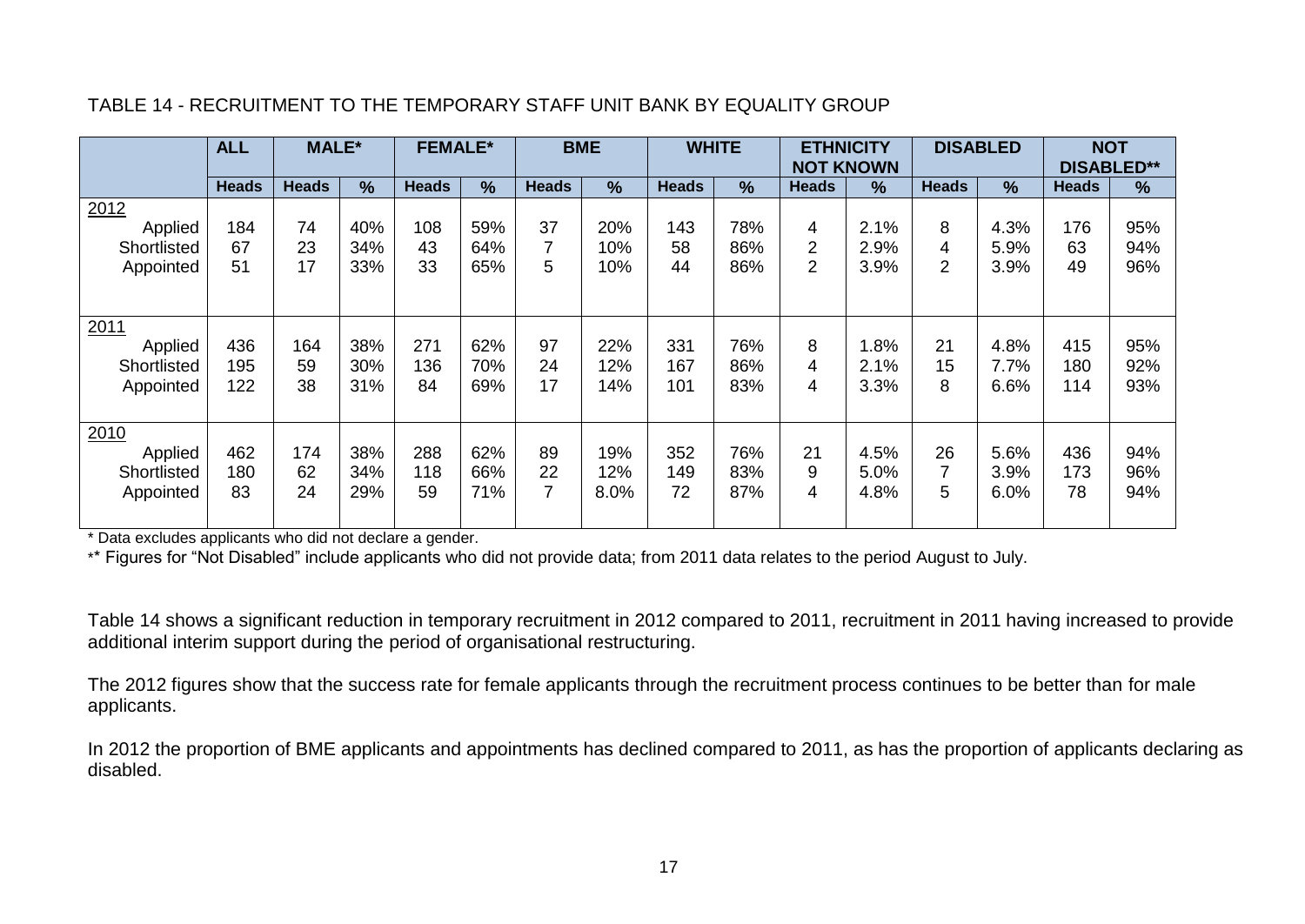|             | <b>ALL</b>   | <b>MALE*</b> |               | <b>FEMALE*</b> |               |              | <b>BME</b>    |              | <b>WHITE</b>  | <b>ETHNICITY</b> |        |              | <b>DISABLED</b> | <b>NOT</b>        |      |
|-------------|--------------|--------------|---------------|----------------|---------------|--------------|---------------|--------------|---------------|------------------|--------|--------------|-----------------|-------------------|------|
|             |              |              |               |                |               |              |               |              |               | <b>NOT KNOWN</b> |        |              |                 | <b>DISABLED**</b> |      |
|             | <b>Heads</b> | <b>Heads</b> | $\frac{9}{6}$ | <b>Heads</b>   | $\frac{9}{6}$ | <b>Heads</b> | $\frac{9}{6}$ | <b>Heads</b> | $\frac{9}{6}$ | <b>Heads</b>     | $\%$   | <b>Heads</b> | $\%$            | <b>Heads</b>      | %    |
| 2012        |              |              |               |                |               |              |               |              |               |                  |        |              |                 |                   |      |
| Applied     | 904          | 307          | 34%           | 588            | 65%           | 14           | 13%           | 770          | 85%           | 20               | 2.2%   | 34           | 3.7%            | 867               | 95%  |
| Shortlisted | 496          | 172          | 35%           | 321            | 65%           | 54           | 1%            | 432          | 87%           | 10               | 2.0%   | 15           | 3.0%            | 481               | 97%  |
| Appointed   | 202          | 63           | 31%           | 139            | 69%           | 15           | 7%            | 183          | 90%           | 4                | $.9\%$ | 5            | 2.4%            | 197               | 98%  |
|             |              |              |               |                |               |              |               |              |               |                  |        |              |                 |                   |      |
| 2011        |              |              |               |                |               |              |               |              |               |                  |        |              |                 |                   |      |
| Applied     | 230          | 101          | 44%           | 127            | 55%           | 41           | 18%           | 186          | 81%           | 3                | 1.3%   | 8            | 3.5%            | 222               | 97%  |
| Shortlisted | 131          | 62           | 47%           | 68             | 52%           | 13           | 10%           | 116          | 89%           | $\overline{2}$   | 1.5%   | 4            | 3.1%            | 127               | 97%  |
| Appointed   | 56           | 25           | 45%           | 30             | 54%           | 6            | 1%            | 48           | 86%           | $\overline{2}$   | 3.6%   |              | 0%              | 56                | 100% |
|             |              |              |               |                |               |              |               |              |               |                  |        |              |                 |                   |      |

#### TABLE 15 - INTERNAL RECRUITMENT ONLY BY EQUALITY GROUP

\* Data excludes applicants who did not declare a gender.

\*\* Figures for "Not Disabled" include applicants who did not provide data; from 2011 data relates to the period August to July.

Table 15 shows a very significant increase in the appointment of internal candidates in 2012 compared to 2011. This is due to a large number of recruitment opportunities arising following organisational restructuring which were then filled by existing staff.

In 2012 the proportion of female internal applicants is higher than the UWE female workforce of 58%. The figures show that in 2012 the success rate for female applicants through the recruitment process is better than for male applicants.

BME internal applicants are shortlisted and appointed in lower proportions in 2012. The proportion of BME internal applicants and BME internal appointments remains higher than the UWE BME workforce of 6.9%.

The proportion of internal applicants declaring as disabled has increased slightly in 2012 but is still lower than the UWE disabled workforce of 4.8%. The figures show a reducing rate of success through the selection process.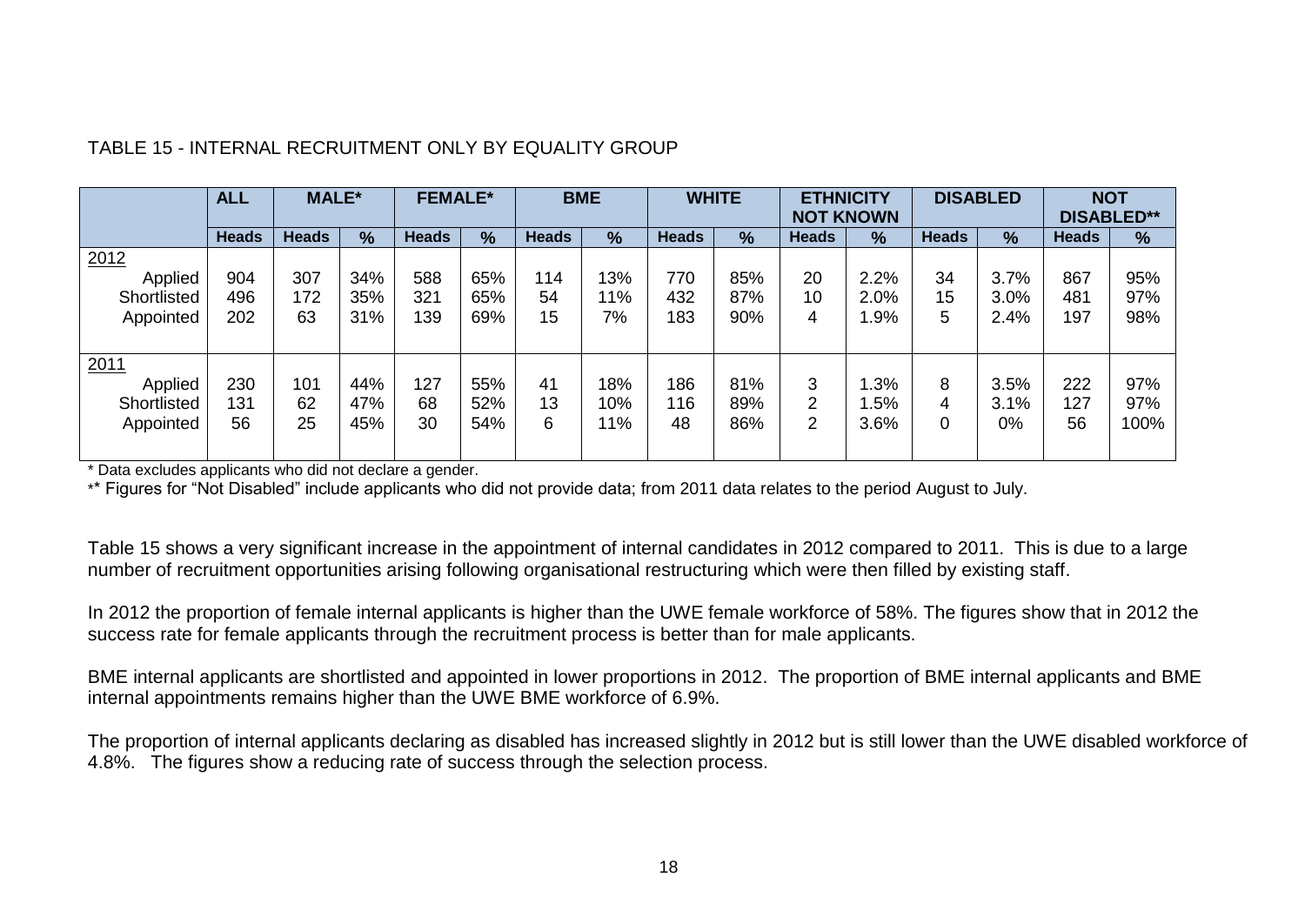# **Section 3 – Leavers**

#### TABLE 16 – LEAVERS BY CATEGORY BY EQUALITY GROUP

| <b>LEAVER CATEGORY</b>       | <b>HEADS</b>   | <b>MALE</b>    | <b>FEMALE</b>  | <b>BME</b>      | <b>WHITE</b>   | <b>ETHNICITY</b><br><b>NOT KNOWN</b> | <b>DISABLED</b> | <b>NOT</b><br><b>DISABLED*</b> |
|------------------------------|----------------|----------------|----------------|-----------------|----------------|--------------------------------------|-----------------|--------------------------------|
| Resignation                  | 160            | 68             | 92             | 15              | 140            | 5                                    | 7               | 153                            |
| Voluntary severance          | 57             | 29             | 28             | 3               | 52             | 2                                    | 5               | 52                             |
| End of fixed term contract   | 73             | 30             | 43             | 5               | 66             | $\overline{2}$                       | 4               | 69                             |
| Retirement                   | 4              | 3              |                |                 | 4              |                                      |                 | 4                              |
| Maternity leave non-return** |                |                |                |                 |                |                                      |                 |                                |
| III Health                   | $\overline{2}$ |                |                |                 | $\overline{2}$ |                                      |                 | $\overline{2}$                 |
| Death                        | 5              |                | 4              |                 | 4              |                                      |                 | 4                              |
| <b>Dismissal</b>             |                |                |                |                 |                |                                      |                 |                                |
| Redundancy                   | 4              | $\overline{2}$ | $\overline{2}$ |                 | 4              |                                      |                 | 3                              |
| ALL LEAVERS - 2012           | 307            | 135<br>(44%)   | 172<br>(56%)   | 24<br>$(7.8\%)$ | 274<br>(89%)   | 9<br>$(2.9\%)$                       | 18<br>$(5.9\%)$ | 289<br>(94%)                   |
| ALL LEAVERS - 2011           | 448            | 187<br>(42%)   | 261<br>(58%)   | 49<br>(11%)     | 383<br>(85%)   | 16<br>$(3.6\%)$                      | 19<br>$(4.2\%)$ | 429<br>(96%)                   |
| ALL LEAVERS - 2010           | 226            | 97<br>(43%)    | 129<br>(57%)   | 20<br>(8.8%)    | 198<br>(88%)   | 8<br>(3.5%)                          | 9<br>$(4.0\%)$  | 217<br>(96%)                   |

\* Figures for "Not Disabled" include staff who have not provided data. \*\*Includes non-return from adoption leave. The analysis excludes hourly paid and temporary staff.

The UWE workforce (excluding ALs/TSU staff) is 57% female, 6.6% BME and 5% disabled. In 2012 the rate of leaving by gender and by disabled is broadly in proportion to the population; a slightly higher proportion of BME staff were leavers.

The annual turnover rate for 2012 is 8.1% compared to 11.6% for 2011 (excluding fixed term contract expiry). The average age of leavers was age 45, the same as the average age of all UWE staff.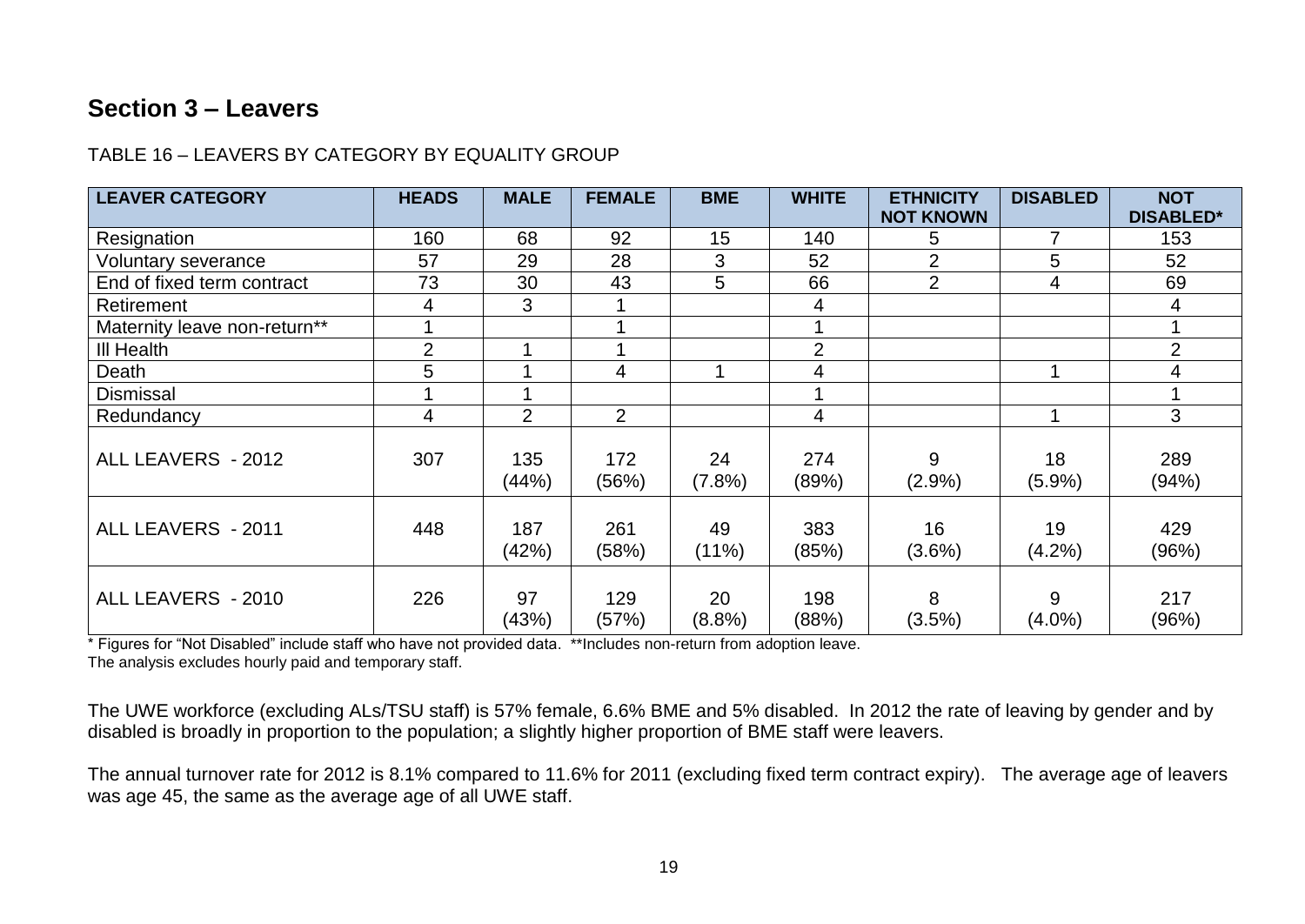#### TABLE 17 – REASONS FOR LEAVING

| <b>REASON</b>                                                          | <b>ACADEMIC +</b><br><b>SENIOR</b><br><b>MANAGEMENT</b> | <b>PROFESSIONAL</b><br><b>SUPPORT STAFF</b> | <b>TOTALS</b><br>2012 | <b>TOTALS</b><br>2011                                                                      | <b>TOTALS</b><br>2010                             |
|------------------------------------------------------------------------|---------------------------------------------------------|---------------------------------------------|-----------------------|--------------------------------------------------------------------------------------------|---------------------------------------------------|
| Moving from area                                                       | 4                                                       | 5                                           | 9                     | 4                                                                                          | 6                                                 |
| Return to education                                                    |                                                         |                                             | $\overline{2}$        | $\overline{0}$                                                                             | $\overline{5}$                                    |
| Giving up employment                                                   | 0                                                       | $\overline{0}$                              | 0                     | 1                                                                                          | $\overline{2}$                                    |
| Personal/domestic                                                      | $\overline{2}$                                          | 5                                           | $\overline{7}$        | 6                                                                                          | 8                                                 |
| Promotion/career development                                           | 5                                                       | 10                                          | 15                    | 14                                                                                         | 10                                                |
| Travel problems                                                        |                                                         | 3                                           | 4                     | $\overline{2}$                                                                             | 5                                                 |
| Physical work environment                                              | $\overline{0}$                                          | $\overline{0}$                              | $\mathbf 0$           | $\overline{2}$                                                                             |                                                   |
| Organisational culture                                                 | 3                                                       | 4                                           | $\overline{7}$        | 11                                                                                         | 6                                                 |
| Management style                                                       | $\overline{2}$                                          | 3                                           | 5                     | $\overline{7}$                                                                             | 4                                                 |
| Working relations                                                      | 0                                                       | 3                                           | 3                     |                                                                                            |                                                   |
|                                                                        |                                                         |                                             | $\overline{2}$        |                                                                                            | 7                                                 |
| <b>Conditions of service</b>                                           | 0                                                       | $\overline{2}$                              | $\overline{2}$        | 6                                                                                          | $\boldsymbol{0}$                                  |
| <b>Discrimination</b>                                                  | 0                                                       |                                             | 1                     | 1                                                                                          | $\overline{0}$                                    |
| Retirement                                                             | 3                                                       | 3                                           | 6                     | 6                                                                                          | 13                                                |
| Redundancy                                                             | 0                                                       | 0                                           | $\overline{0}$        |                                                                                            | $\mathbf 0$                                       |
| III health                                                             | 0                                                       | 0                                           | $\overline{0}$        |                                                                                            |                                                   |
|                                                                        |                                                         |                                             | 6                     |                                                                                            |                                                   |
| Greater job satisfaction                                               |                                                         | 8                                           | 10                    | 14                                                                                         | 10                                                |
| Personal satisfaction                                                  |                                                         | 9                                           | 12                    | 10                                                                                         | 9                                                 |
| More training and development                                          |                                                         | 5                                           | 6                     | 3                                                                                          |                                                   |
| Better career prospects                                                | 5                                                       | 9                                           | 14                    |                                                                                            |                                                   |
| <b>Better service conditions</b>                                       |                                                         | $\overline{2}$                              | 3                     | 4                                                                                          | 0                                                 |
| Higher salary                                                          |                                                         | 10                                          |                       |                                                                                            | 7                                                 |
| Change of work pattern                                                 |                                                         | 3                                           | 4                     | 4                                                                                          | 5                                                 |
|                                                                        |                                                         |                                             |                       |                                                                                            |                                                   |
| Workload/stress<br>End of fixed term contract<br>NUMBER OF RESPONDENTS | 5<br>$\overline{2}$<br>3<br>15                          | 24                                          | 11<br>39              | $\overline{2}$<br>3<br>$\overline{2}$<br>$\overline{0}$<br>8<br>13<br>$\overline{7}$<br>40 | $\overline{2}$<br>5<br>$\overline{2}$<br>10<br>43 |

Notes: Data is taken from exit questionnaires completed by leavers; individuals can indicate more than one reason for leaving.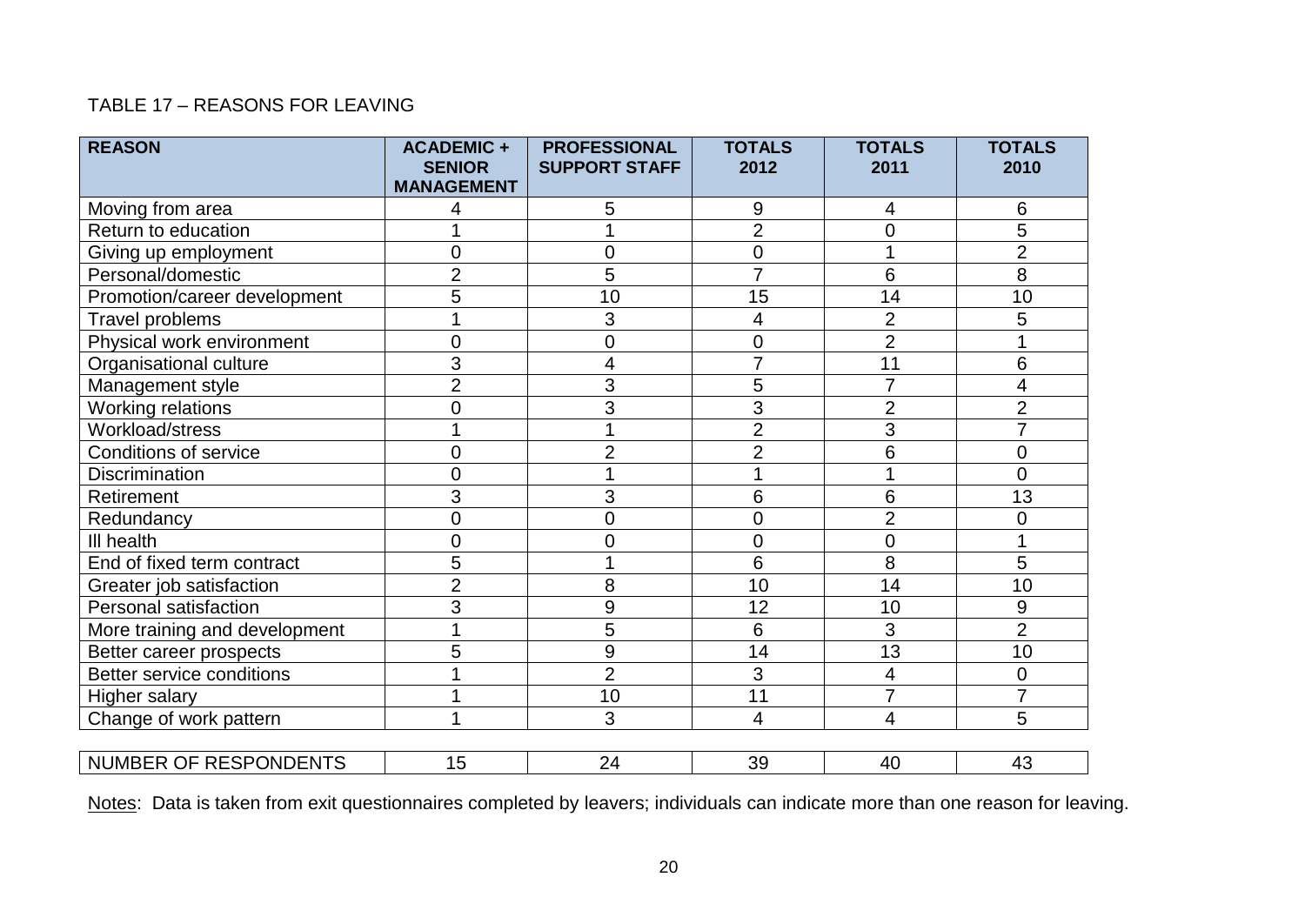# **Section 4 –Staff development and career progression**

| Year   | <b>ALL</b>   | <b>MALE</b>  |            | <b>FEMALE</b> |               | <b>BME</b> |                | <b>WHITE</b> |            | <b>ETHNICITY</b><br><b>NOT KNOWN</b> |              |              | <b>DISABLED</b> |              | <b>NOT</b><br><b>DISABLED*</b> |
|--------|--------------|--------------|------------|---------------|---------------|------------|----------------|--------------|------------|--------------------------------------|--------------|--------------|-----------------|--------------|--------------------------------|
|        | <b>Heads</b> | <b>Heads</b> | %          | <b>Heads</b>  | $\frac{9}{6}$ | Heads      | $\frac{9}{6}$  | <b>Heads</b> | %          | <b>Heads</b>                         | $\%$         | <b>Heads</b> | $\frac{9}{6}$   | <b>Heads</b> | %                              |
| 2012** |              |              |            |               |               |            |                |              |            |                                      |              |              |                 | 4624         |                                |
| 2011*  | 4890<br>7517 | 1629<br>2532 | 33%<br>34% | 3261<br>4985  | 67%<br>66%    | 373<br>470 | $.6\%$<br>6.3% | 4415<br>6832 | 90%<br>91% | 102<br>215                           | 2.1%<br>2.9% | 266<br>364   | 5.4%<br>4.8%    | 7153         | 95%<br>95%                     |
| 2010   | 3359         | 999          | 30%        | 2360          | 70%           | 263        | $.8\%$         | 3009         | 90%        | 87                                   | 2.6%         | 201          | 6.0%            | 3158         | 94%                            |

#### TABLE 18 – INTERNAL TRAINING ATTENDANCES BY EQUALITY GROUP

\* Includes 3138 staff attendances for compulsory fire safety training. \*\* Includes 289 staff attendances for compulsory fire safety training.

Table 18 shows that training course opportunities have been taken up in higher proportion by female staff compared to male staff; and in higher proportion by known BME staff and disabled staff compared to the UWE workforce of 58% female, 6.9% BME and 4.8% disabled.

#### TABLE 19 – CAREER PROGRESSION BY EQUALITY GROUP

| <b>YEAR</b> |              | <b>TOTAL</b> |              | <b>MALE</b>   |              | <b>FEMALE</b> |              | <b>BME</b> |              | <b>WHITE</b> | <b>ETHNICITY</b> | <b>NOT KNOWN</b> |              | <b>DISABLED</b> |              | <b>NOT</b><br><b>DISABLED*</b> |
|-------------|--------------|--------------|--------------|---------------|--------------|---------------|--------------|------------|--------------|--------------|------------------|------------------|--------------|-----------------|--------------|--------------------------------|
|             | <b>Heads</b> | %            | <b>Heads</b> | $\frac{9}{6}$ | <b>Heads</b> | $\%$          | <b>Heads</b> | %          | <b>Heads</b> | %            | <b>Heads</b>     | $\%$             | <b>Heads</b> | %               | <b>Heads</b> | %                              |
|             |              |              |              |               |              |               |              |            |              |              |                  |                  |              |                 |              |                                |
| 2012        | 230          | 6.9%         | 67           | 4.7%          | 163          | 8.5%          | 13           | 5.8%       | 212          | $7.1\%$      | 5                | 3.9%             |              | 4.3%            | 223          | $.0\%$                         |
| 2011        | 184          | 5.7%         | 75           | 5.4%          | 109          | 5.9%          | 10           | 4.9%       | 167          | 5.8%         |                  | 5.6%             |              | 0.7%            | 183          | 5.9%                           |
| 2010        | 227          | 6.4%         | 88           | 5.9%          | 139          | 6.9%          | 16           | 6.8%       | 205          | 6.5%         | 6                | 4.2%             |              | 2.3%            | 219          | 6.5%                           |
|             |              |              |              |               |              |               |              |            |              |              |                  |                  |              |                 |              |                                |

% indicates the proportion of the particular group having career progression, not the proportion of all the progression occurrences.

\* Figures for "Not Disabled" include staff who have not provided data.

Table 19 shows that career progression opportunities have been taken up in significantly higher proportion by female staff compared to male staff and in lower proportion by known BME and disabled staff. The data analysed by each type of career progression opportunity (promotion, regrading, secondment, and temporary up-grade) is shown in table 20 below.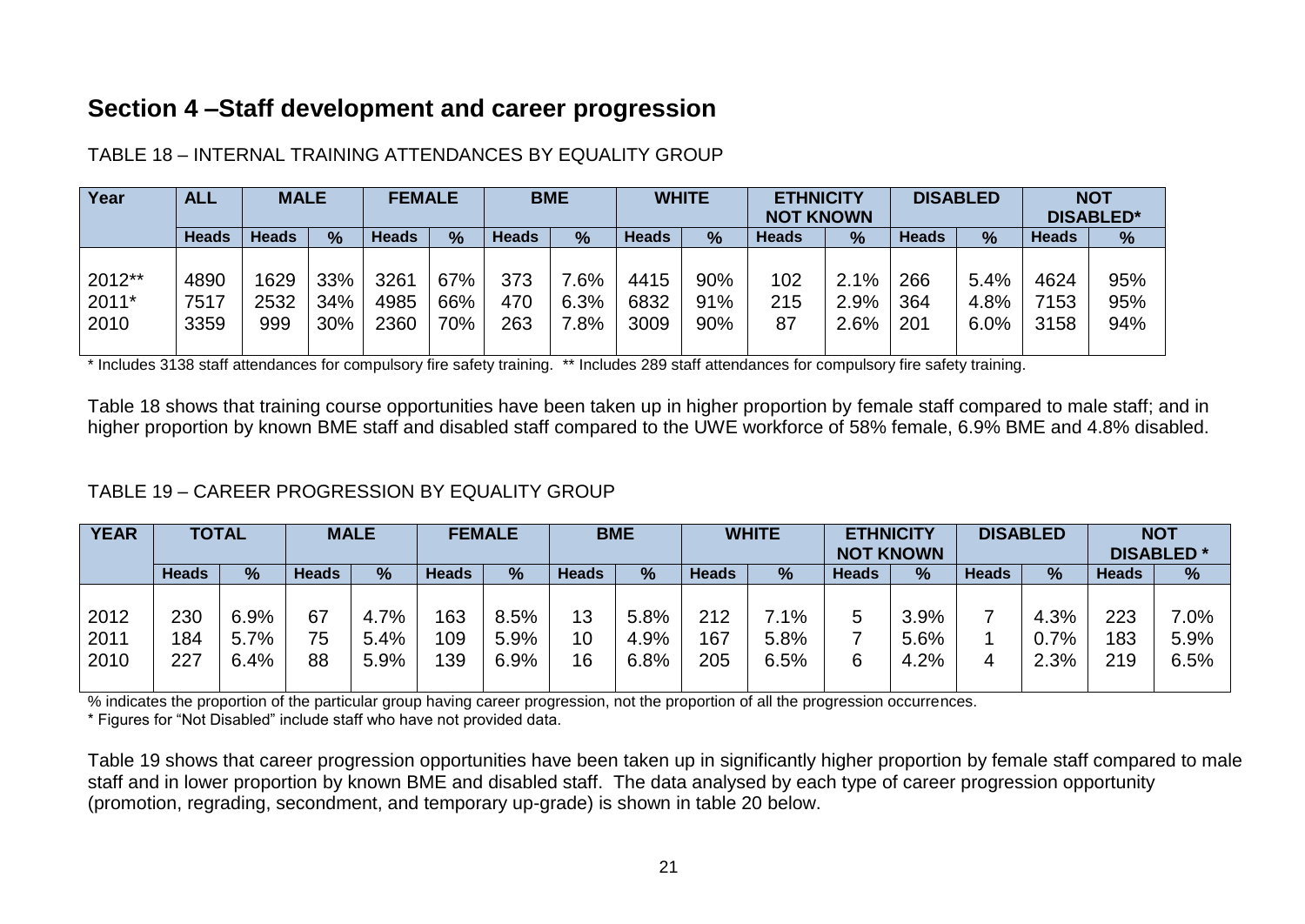#### TABLE 20 – CAREER PROGRESSION BY TYPE

| <b>TYPE</b>            | <b>YEAR</b>                  |                       | <b>TOTAL</b>                 |                      | <b>MALE</b>                  |                      | <b>FEMALE</b>                |                                  | <b>BME</b>                   |                       | <b>WHITE</b>                 |                                                    | <b>ETHNICITY</b><br><b>NOT KNOWN</b> |                     | <b>DISABLED</b>               |                       | <b>NOT</b><br><b>DISABLED*</b> |
|------------------------|------------------------------|-----------------------|------------------------------|----------------------|------------------------------|----------------------|------------------------------|----------------------------------|------------------------------|-----------------------|------------------------------|----------------------------------------------------|--------------------------------------|---------------------|-------------------------------|-----------------------|--------------------------------|
|                        |                              | <b>Heads</b>          | $\frac{9}{6}$                | <b>Heads</b>         | $\frac{9}{6}$                | <b>Heads</b>         | $\frac{9}{6}$                | <b>Heads</b>                     | $\%$                         | <b>Heads</b>          | $\frac{9}{6}$                | <b>Heads</b>                                       | %                                    | <b>Heads</b>        | %                             | <b>Heads</b>          | $\frac{9}{6}$                  |
| Promotion<br>Regrading | 2012<br>2011<br>2010<br>2012 | 128<br>90<br>93<br>29 | 3.8%<br>2.8%<br>2.6%<br>0.9% | 39<br>45<br>36<br>13 | 2.7%<br>3.2%<br>2.4%<br>0.9% | 89<br>45<br>57<br>16 | 4.6%<br>2.5%<br>2.8%<br>0.8% | 9<br>$\overline{7}$<br>6         | 4.0%<br>3.4%<br>2.5%<br>0.4% | 118<br>80<br>87<br>26 | 3.9%<br>2.8%<br>2.8%<br>0.9% | 3<br>0<br>$\overline{2}$                           | 0.8%<br>2.4%<br>0%<br>.6%            | 6<br>$\Omega$       | 3.7%<br>$1.7\%$<br>0.6%<br>0% | 123<br>89<br>92<br>28 | 3.9%<br>2.9%<br>2.7%<br>0.9%   |
|                        | 2011<br>2010                 | 25<br>57              | 0.8%<br>1.8%                 | 11<br>22             | 0.8%<br>1.6%                 | 14<br>35             | 0.8%<br>2.0%                 | 8                                | 0.5%<br>3.8%                 | 22<br>45              | 0.8%<br>1.6%                 | $\overline{2}$<br>4                                | $.6\%$<br>3.3%                       | 0<br>$\overline{2}$ | 0%<br>1.2%                    | 25<br>55              | 0.8%<br>1.9%                   |
| Secondment             | 2012<br>2011<br>2010         | 36<br>28<br>27        | 1.1%<br>0.9%<br>0.9%         | 7<br>10<br>9         | 0.5%<br>0.7%<br>0.7%         | 29<br>18<br>18       | .5%<br>$.0\%$<br>.0%         | 0                                | 0.4%<br>0.5%<br>$0\%$        | 33<br>27<br>27        | 1.1%<br>0.9%<br>1.0%         | $\overline{2}$<br>$\overline{0}$<br>$\overline{0}$ | .6%<br>0%<br>0%                      | 0<br>$\Omega$       | 0.6%<br>0%<br>0%              | 35<br>28<br>27        | 1.1%<br>0.9%<br>0.9%           |
| Temporary<br>Upgrade   | 2012<br>2011<br>2010         | 37<br>41<br>50        | 1.1%<br>1.3%<br>1.6%         | 8<br>9<br>21         | 0.6%<br>0.6%<br>1.5%         | 29<br>32<br>29       | .5%<br>$.7\%$<br>.6%         | $\overline{2}$<br>$\overline{2}$ | 0.9%<br>0.5%<br>1.0%         | 35<br>38<br>46        | .2%<br>.3%<br>6%،            | $\mathbf 0$<br>2<br>2                              | 0%<br>.6%<br>1.7%                    | $\overline{0}$<br>0 | $0\%$<br>0%<br>0.6%           | 37<br>41<br>49        | 1.2%<br>1.3%<br>1.6%           |

% indicates the proportion of the particular group having career progression, not the proportion of all the progression occurrences.

\* Figures for "Not Disabled" include staff who have not provided data.

#### TABLE 21 – GENDER PAY GAP

| <b>GROUP</b>                                           | 2011  | 2009  | 2005   | 2003    |
|--------------------------------------------------------|-------|-------|--------|---------|
| All staff                                              | 14.4% | 15.3% | $\ast$ | $\star$ |
| All staff excluding senior management and<br>TSU temps | 10.2% | 12.5% | 20.2%  | 18.2%   |

\* data not available

The gender pay gap is the percentage by which average female staff pay is lower than average male staff pay.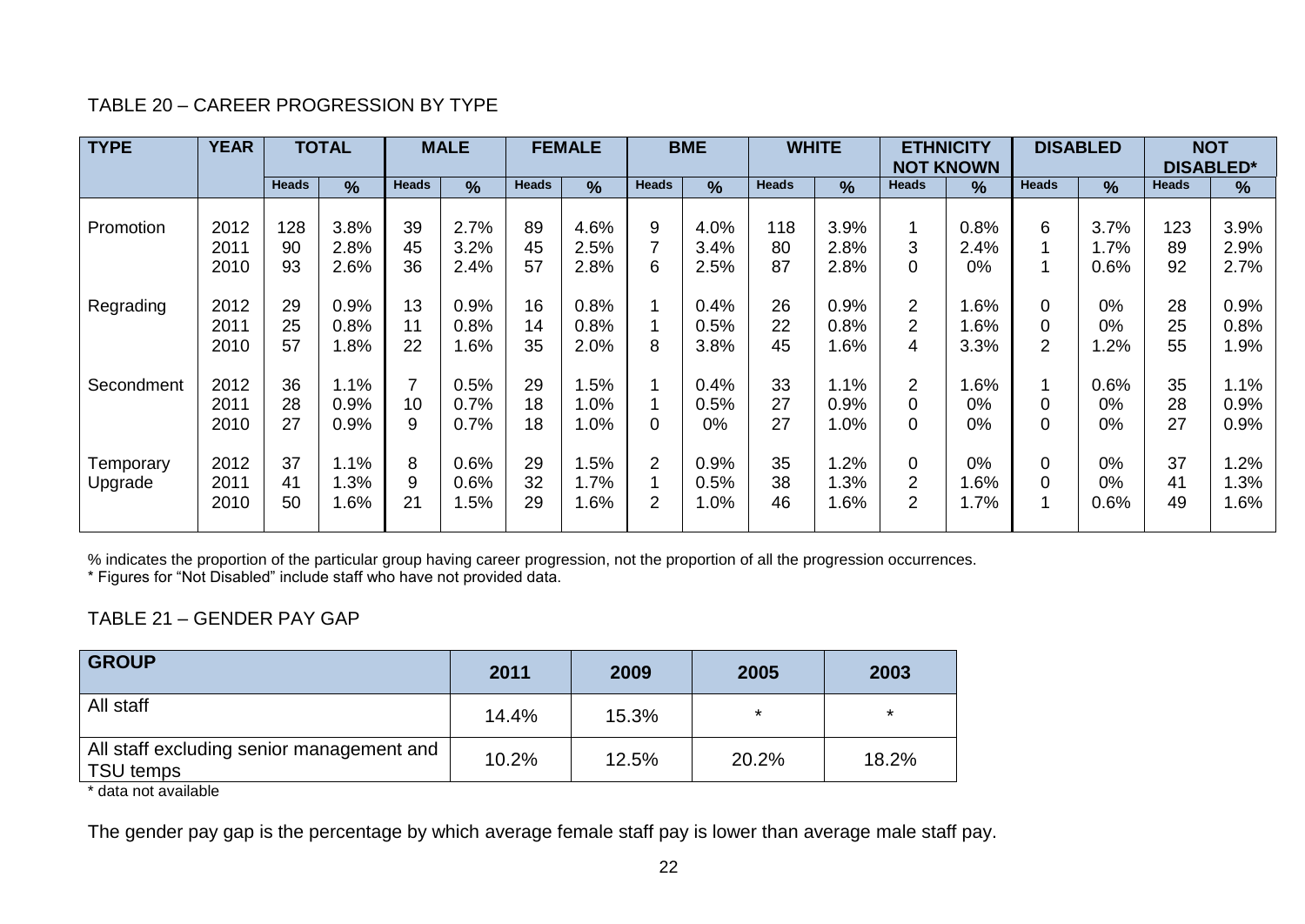# **Section 5 – Formal procedures**

| <b>YEAR</b> | <b>ALL</b> | <b>MALE</b>  |               | <b>FEMALE</b> |     | <b>BME</b>   |     |                | <b>WHITE</b>  | <b>ETHNICITY</b><br><b>NOT KNOWN</b> |               |              | <b>DISABLED</b> | <b>NOT</b><br><b>DISABLED*</b> |               |
|-------------|------------|--------------|---------------|---------------|-----|--------------|-----|----------------|---------------|--------------------------------------|---------------|--------------|-----------------|--------------------------------|---------------|
|             | Heads      | <b>Heads</b> | $\frac{0}{0}$ | <b>Heads</b>  | %   | <b>Heads</b> | %   | <b>Heads</b>   | $\frac{0}{0}$ | <b>Heads</b>                         | $\frac{9}{6}$ | <b>Heads</b> | $\frac{9}{6}$   | <b>Heads</b>                   | $\frac{9}{6}$ |
| 2012        | 13         | o<br>O       | 62%           | ς             | 38% | $\sim$       | 15% | $\overline{A}$ | 85%           |                                      |               |              | 15%             | 4 <sub>4</sub>                 | 85%           |
| 2011        | Q          |              | 17%           |               | 83% | -            | -   | ี              | 100%          |                                      | -             |              |                 |                                | 100%          |
| 2010        | ⌒          | д.           | 67%           |               | 33% | -            | -   |                | 83%           |                                      | 17%           |              |                 |                                | 100%          |

TABLE 22 – STAFF GRIEVANCES BY EQUALITY GROUP

\* Figures for "Not Disabled" include staff who have not provided data.

The number of new formal grievances in 2012 is significantly higher than in 2011. The UWE workforce (including ALs and TSU) is: 58% female, 6.9% BME and 4.8% disabled, therefore in 2012 staff grievances were brought by a higher proportion of male staff, BME staff, and staff declaring as disabled. However it is difficult to ascribe statistical significance to the data due to low numbers.

#### TABLE 23 – STAFF DISCIPLINARIES BY TYPE BY EQUALITY GROUP

| YEAR/TYPE              | <b>ALL</b>   | <b>MALE</b>  |     | <b>FEMALE</b> |               |              | <b>BME</b>    |              | <b>WHITE</b>  | <b>ETHNICITY</b><br><b>NOT KNOWN</b> |      | <b>DISABLED</b> |               | <b>NOT</b><br><b>DISABLED*</b> |      |
|------------------------|--------------|--------------|-----|---------------|---------------|--------------|---------------|--------------|---------------|--------------------------------------|------|-----------------|---------------|--------------------------------|------|
|                        | <b>Heads</b> | <b>Heads</b> | %   | <b>Heads</b>  | $\frac{9}{6}$ | <b>Heads</b> | $\frac{9}{6}$ | <b>Heads</b> | $\frac{0}{0}$ | <b>Heads</b>                         | $\%$ | <b>Heads</b>    | $\frac{9}{6}$ | <b>Heads</b>                   | $\%$ |
| $\frac{2012}{$ Conduct |              |              |     |               |               |              |               |              |               |                                      |      |                 |               |                                |      |
|                        |              | ว            | 60% | 2             | 40%           |              | 20%           | 3            | 60%           |                                      | 20%  |                 |               | 5                              | 100% |
| Capability             | ⌒            |              | 50% |               | 50%           | -            |               | ⌒<br>∠       | 100%          |                                      | -    |                 |               | ◠                              | 100% |
| Performance            |              | -            |     |               |               |              |               |              |               |                                      |      |                 |               |                                |      |
|                        |              |              |     |               |               |              |               |              |               |                                      |      |                 |               |                                |      |
| <b>Total 2012</b>      |              | 4            | 57% | 3             | 43%           |              | 14%           | 5            | 72%           |                                      | 14%  |                 |               |                                | 100% |
| <b>Total 2011</b>      | 10           |              | 70% | 3             | 30%           | 3            | 30%           |              | 70%           |                                      |      |                 |               | 10                             | 100% |
| <b>Total 2010</b>      | ٠            | 10           | 91% |               | 9%            |              | 9%            | 9            | 82%           |                                      | 9%   | ົ               | 18%           | 9                              | 82%  |

\* Figures for "Not Disabled" include staff who have not provided data.

UWE's workforce is 58% female, 6.9% BME and 4.8% disabled. In 2012, formal procedures were initiated for a lower proportion of female staff and disabled staff, and a higher proportion of BME staff. It is difficult to ascribe statistical significance due to low numbers.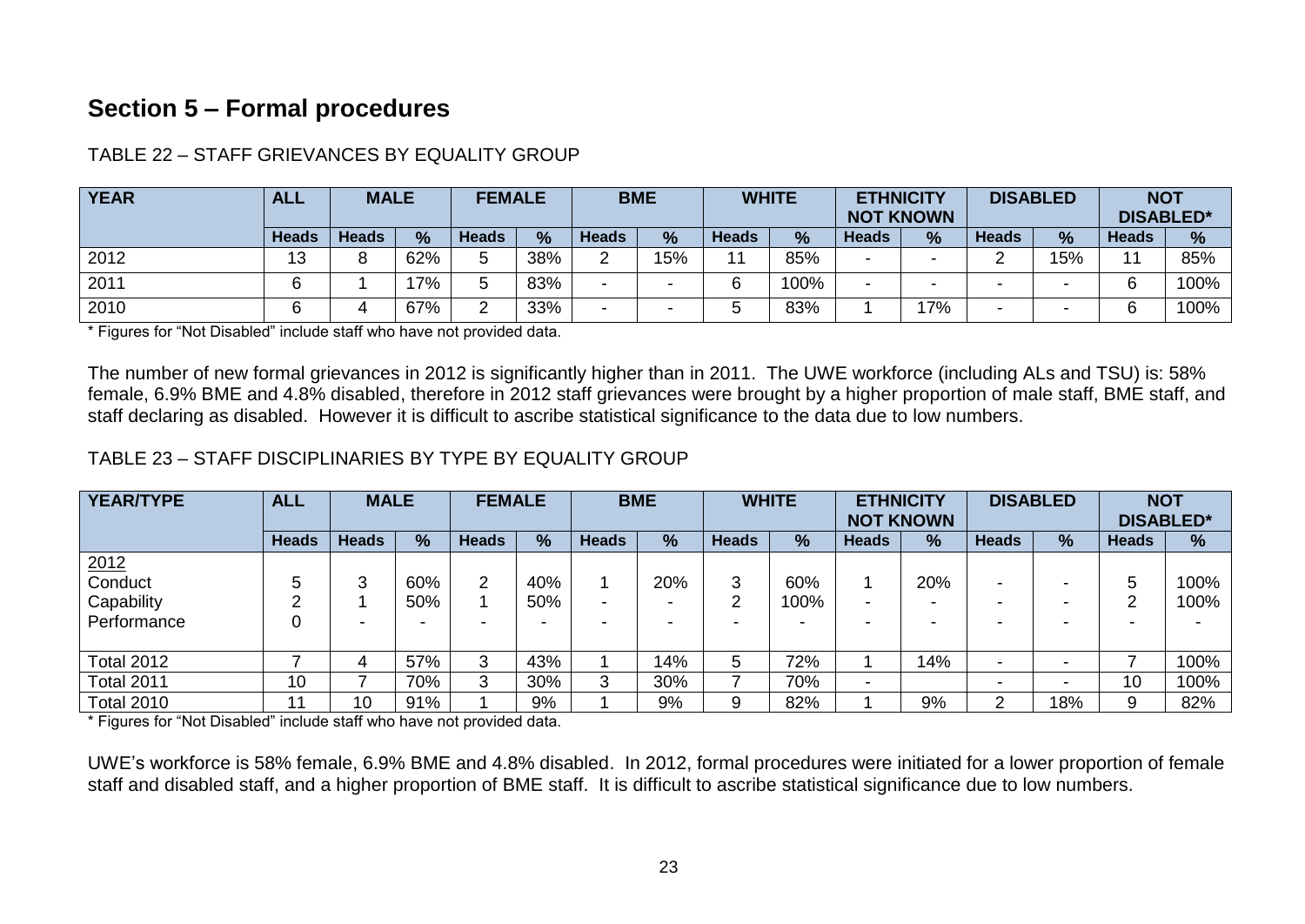# **Section 6 – Sickness absence**

# *At a glance 5:*



#### TABLE 24 - SICKNESS ABSENCE RATES BY FACULTY / SERVICE

| <b>FACULTY/SERVICE</b>              | <b>DAYS</b>      | <b>INCIDENTS</b> | <b>ABSENCE</b>   | <b>ABSENCE</b>   | <b>ABSENCE</b>   |
|-------------------------------------|------------------|------------------|------------------|------------------|------------------|
|                                     | <b>LOST 2012</b> | 2012             | <b>RATE 2012</b> | <b>RATE 2011</b> | <b>RATE 2010</b> |
| <b>Business and Law</b>             | 943              | 186              | 1.5%             | 2.1%             | 1.6%             |
| Arts Creative Inds & Education      | 2188             | 211              | 2.6%             | 2.0%             | 1.9%             |
| <b>Environment and Technology</b>   | 1538             | 205              | 1.5%             | 1.1%             | 1.6%             |
| <b>Health and Life Sciences</b>     | 2089             | 260              | 1.7%             | 1.8%             | 1.5%             |
| <b>Faculty sub total</b>            | 6758             | 862              | 1.8%             | 1.7%             | 1.7%             |
| Corporate & Academic Services       | 998              | 335              | 2.6%             | 1.9%             |                  |
| Directorate & other*                | 42               | 24               | 0.5%             | 2.6%             | 1.7%             |
| <b>Facilities</b>                   | 5178             | 913              | 4.3%             | 3.7%             | 3.4%             |
| Finance                             | 885              | 162              | 3.9%             | 2.3%             | 2.8%             |
| <b>Human Resources</b>              | 268              | 97               | 2.0%             | 2.0%             | 2.5%             |
| <b>IT Services</b>                  | 877              | 329              | 1.9%             | 2.5%             | 2.5%             |
| <b>Library Services</b>             | 597              | 276              | 1.7%             | 2.8%             | 2.5%             |
| Marketing and Communications        | 223              | 82               | 1.8%             | 2.5%             | 1.4%             |
| Research, Business & Innovation     | 569              | 158              | 2.9%             | 1.5%             | 1.7%             |
| SPS - Admissions & Intl Dev.        | 342              | 93               | 2.6%             | 1.3%             | 3.1%             |
| SPS - Sch. & Colleges Part. Serv.   | 226              | 32               | 4.7%             | 1.2%             | 3.0%             |
| <b>SPS - Student Services</b>       | 1532             | 419              | 2.8%             | 3.2%             | 2.1%             |
| <b>Transformation Services</b>      | 18               | 9                | 2.2%             |                  |                  |
| Service sub total                   | 11755            | 2929             | 3.0%             | 2.9%             | 3.2%             |
| All services excluding manual staff | 8314             | 2421             | 2.6%             | 2.4%             | 2.5%             |
| Manual staff only                   | 3441             | 508              | 5.4%             | 4.6%             | 5.3%             |
| All staff                           | 18513            | 3796             | 2.4%             | 2.2%             | 2.2%             |

\*Includes Dean of Students, Development & Alumni, CPA, Excludes hourly paid staff.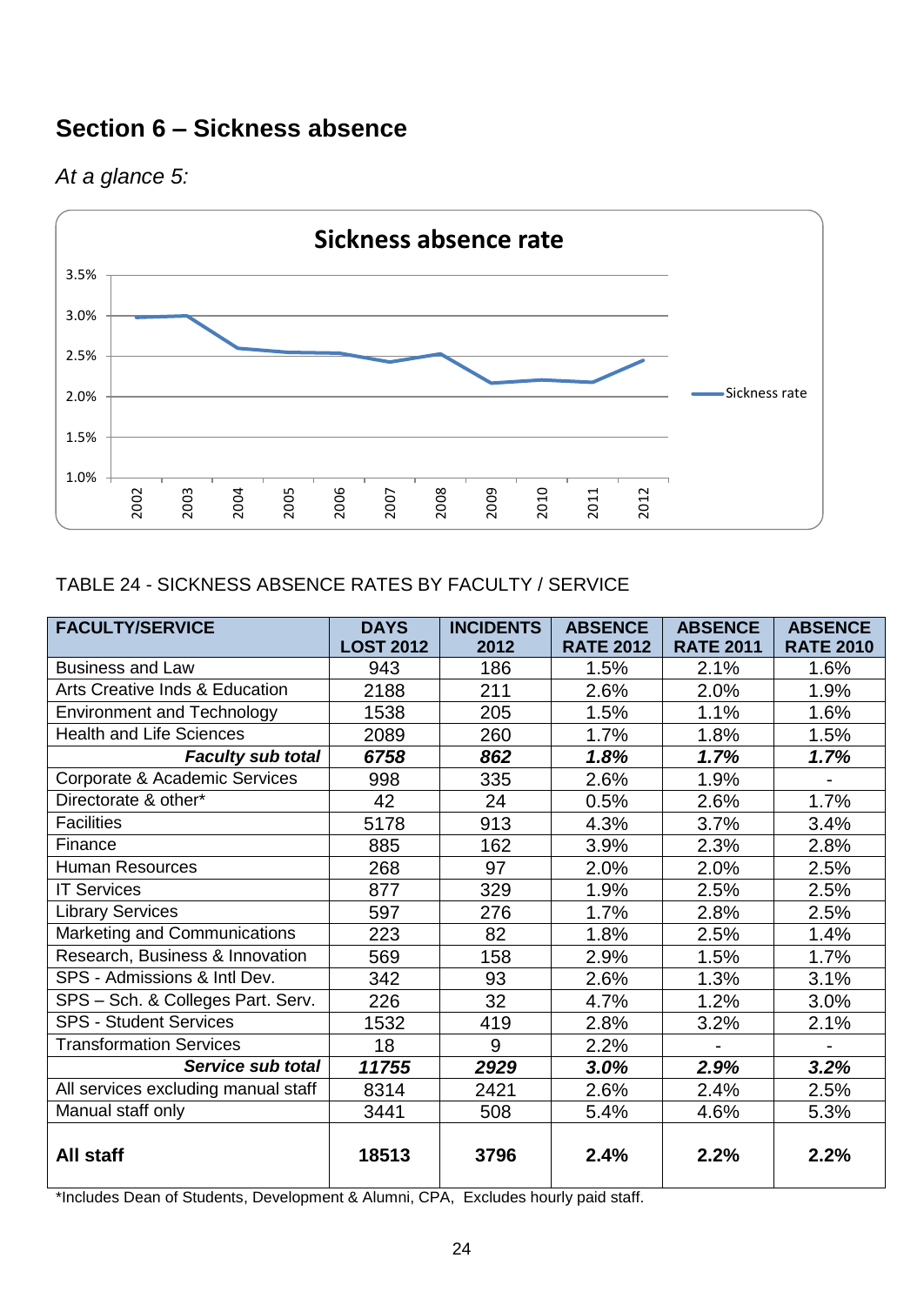#### TABLE 25 – SICKNESS ABSENCE RATES BY EQUALITY GROUP

| <b>YEAR</b> | <b>ALL</b> | <b>MALE</b> | <b>FEMALE</b> | <b>BME</b> | <b>WHITE</b> | <b>ETHNICITY NOT</b><br><b>KNOWN</b> | <b>DISABLED</b> | <b>NOT</b><br><b>DISABLED*</b> |
|-------------|------------|-------------|---------------|------------|--------------|--------------------------------------|-----------------|--------------------------------|
| 2012        | 2.4%       | $.7\%$      | 3.0%          | .6%        | 2.4%         | 5.3%                                 | 6.4%            | 2.2%                           |

\* Figures for "Not Disabled" include staff who have not provided data.

Table 25 shows that in 2012 the absence percentage rate was higher for female staff, lower for BME staff and higher for disabled staff.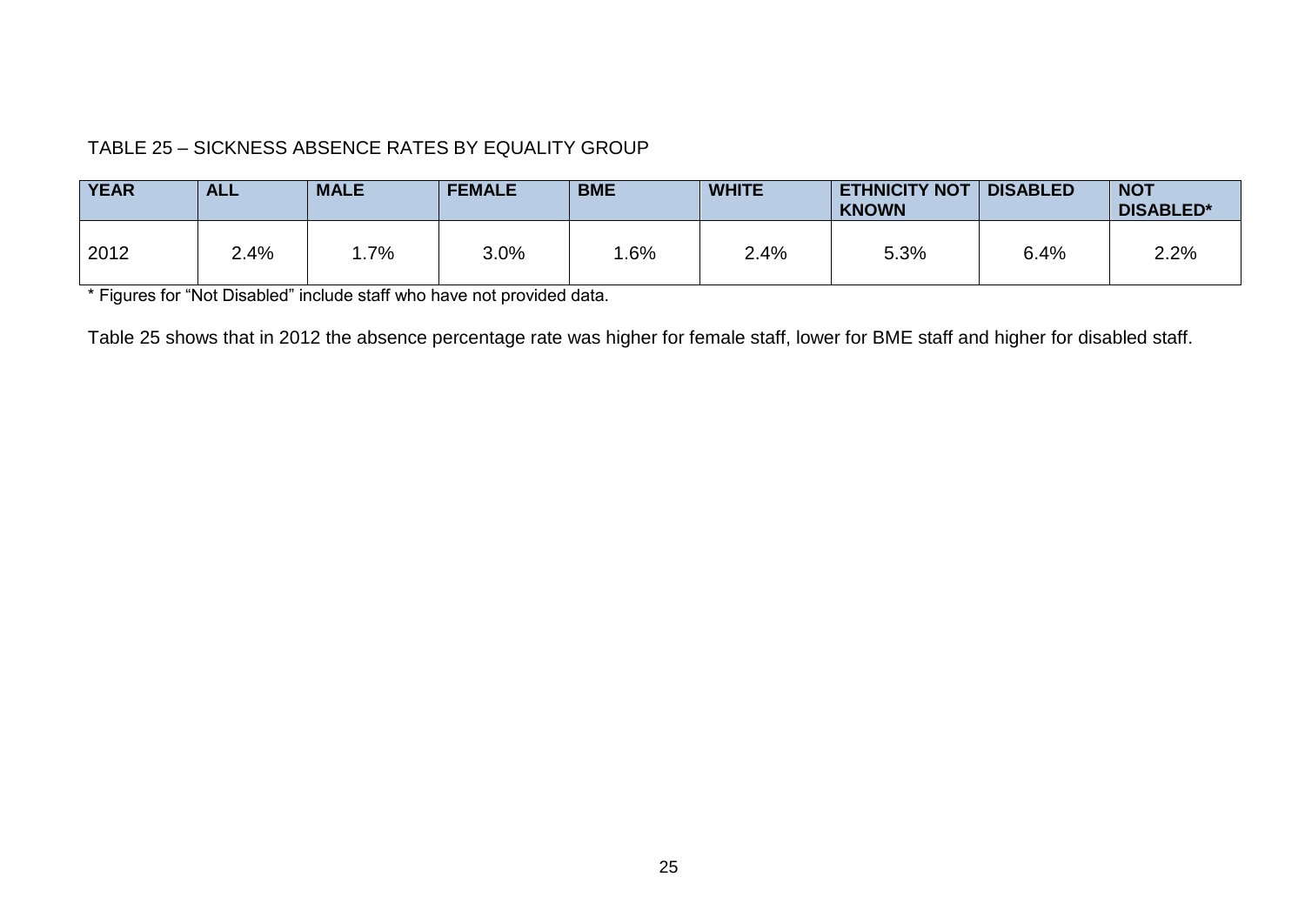#### TABLE 26 - REASONS FOR SICKNESS ABSENCE

|                        | Proportion of days lost |            |           |                      | Proportion of incluents |            |           |
|------------------------|-------------------------|------------|-----------|----------------------|-------------------------|------------|-----------|
| <b>REASON</b>          | 2012(%)                 | $2011$ (%) | 2010 (%)  | <b>REASON</b>        | 2012(%)                 | $2011$ (%) | 2010 (%)  |
| Stress / depression    | 27.6%                   | 17.2%      | 17.6%     | Cold / flu / virus   | 30.7%                   | 32.9%      | 35.9%     |
| Hospital admittance    | 12.9%                   | 17.6%      | 15.5%     | Infection            | 10.6%                   | 10.8%      | 11.4%     |
| Cold / flu / virus     | 12.6%                   | 13.8%      | 16.7%     | Sickness / diarrhoea | 10.2%                   | 7.9%       | 8.5%      |
| <b>Disease</b>         | 7.8%                    | 5.6%       | 5.2%      | Headache / migraine  | 8.0%                    | 7.4%       | 6.6%      |
| <b>Infection</b>       | 7.4%                    | 8.9%       | 8.7%      | Stomach complaint    | 7.0%                    | 9.4%       | 8.5%      |
| Injury                 | 5.2%                    | 4.6%       | 9.1%      | Not known            | 6.3%                    | 3.1%       | 2.7%      |
| Sickness / diarrhoea   | 3.4%                    | 3.0%       | 3.1%      | Stress / depression  | 5.3%                    | 4.1%       | 3.7%      |
| Stomach complaint      | 3.1%                    | 3.9%       | 3.8%      | <b>Injury</b>        | 3.0%                    | 3.1%       | 3.5%      |
| Back / sciatica        | 2.9%                    | 6.3%       | 4.6%      | Hospital admittance  | 2.9%                    | 4.3%       | 4.2%      |
| Muscular / rheumatic   | 2.7%                    | 2.9%       | 2.3%      | Back / sciatica      | 2.8%                    | 3.8%       | 2.9%      |
| Headache / migraine    | 2.3%                    | 2.2%       | 2.0%      | Dental / oral        | 1.6%                    | 1.3%       | 1.3%      |
| Not known              | 2.1%                    | 1.6%       | 1.1%      | <b>Disease</b>       | 1.5%                    | 1.1%       | $<1\%$    |
| Pain                   | 1.7%                    | 2.9%       | $1\%$     | Dizzy spells         | 1.2%                    | 1.6%       | 1.1%      |
| Fatigue                | 1.3%                    | 1.0%       | 2.3%      | Fatigue              | 1.2%                    | 1.0%       | 1.5%      |
| Heart / blood pressure | 1.3%                    | 2.3%       | 2.1%      | Pain                 | 1.2%                    | 1.5%       | 1.1%      |
| <b>Arthritis</b>       | 1.1%                    | 1.3%       | $1\%$     | Muscular / rheumatic | 1.1%                    | 2.0%       | 1.5%      |
| Dizzy spells           |                         |            |           | Allergy; Arthritis   |                         |            |           |
| Maternity related      |                         |            |           | Maternity related    |                         |            |           |
| Allergy; Asthma;       |                         |            |           | Asthma; Diabetes     |                         |            |           |
| Skin complaint         | Less than               | Less than  | Less than | Hospital appointment | Less than               | Less than  | Less thar |
| Dental / oral          | 1%                      | $1\%$      | 1%        | Eye problems         | $1\%$                   | 1%         | $1\%$     |
| Gynae / menstral       |                         |            |           | Heart/Blood          |                         |            |           |
| Eye problems           |                         |            |           | pressure             |                         |            |           |
| Hospital appointment   |                         |            |           | Gynae/Menstral       |                         |            |           |
| <b>Diabetes</b>        |                         |            |           | Skin complaint       |                         |            |           |

|                                      | Proportion of days lost |                    |                 | Proportion of incidents                                                                                                                                            |                 |                    |                    |  |  |
|--------------------------------------|-------------------------|--------------------|-----------------|--------------------------------------------------------------------------------------------------------------------------------------------------------------------|-----------------|--------------------|--------------------|--|--|
|                                      | 2012 (%)                | 2011 (%)           | 2010 (%)        | <b>REASON</b>                                                                                                                                                      | 2012 (%)        | 2011 (%)           | 2010(%)            |  |  |
| ssion                                | 27.6%                   | 17.2%              | 17.6%           | Cold / flu / virus                                                                                                                                                 | 30.7%           | 32.9%              | 35.9%              |  |  |
| ttance                               | 12.9%                   | 17.6%              | 15.5%           | Infection                                                                                                                                                          | 10.6%           | 10.8%              | 11.4%              |  |  |
| JS                                   | 12.6%                   | 13.8%              | 16.7%           | Sickness / diarrhoea                                                                                                                                               | 10.2%           | 7.9%               | 8.5%               |  |  |
|                                      | 7.8%                    | 5.6%               | 5.2%            | Headache / migraine                                                                                                                                                | 8.0%            | 7.4%               | 6.6%               |  |  |
|                                      | 7.4%                    | 8.9%               | 8.7%            | Stomach complaint                                                                                                                                                  | 7.0%            | 9.4%               | 8.5%               |  |  |
|                                      | 5.2%                    | 4.6%               | 9.1%            | Not known                                                                                                                                                          | 6.3%            | 3.1%               | 2.7%               |  |  |
| irrhoea                              | 3.4%                    | 3.0%               | 3.1%            | Stress / depression                                                                                                                                                | 5.3%            | 4.1%               | 3.7%               |  |  |
| plaint                               | 3.1%                    | 3.9%               | 3.8%            | Injury                                                                                                                                                             | 3.0%            | 3.1%               | 3.5%               |  |  |
|                                      | 2.9%                    | 6.3%               | 4.6%            | Hospital admittance                                                                                                                                                | 2.9%            | 4.3%               | 4.2%               |  |  |
| eumatic                              | 2.7%                    | 2.9%               | 2.3%            | Back / sciatica                                                                                                                                                    | 2.8%            | 3.8%               | 2.9%               |  |  |
| igraine                              | 2.3%                    | 2.2%               | 2.0%            | Dental / oral                                                                                                                                                      | 1.6%            | 1.3%               | 1.3%               |  |  |
|                                      | 2.1%                    | 1.6%               | 1.1%            | <b>Disease</b>                                                                                                                                                     | 1.5%            | 1.1%               | $1\%$              |  |  |
|                                      | 1.7%                    | 2.9%               | $1\%$           | Dizzy spells                                                                                                                                                       | 1.2%            | 1.6%               | 1.1%               |  |  |
|                                      | 1.3%                    | 1.0%               | 2.3%            | Fatigue                                                                                                                                                            | 1.2%            | 1.0%               | 1.5%               |  |  |
| pressure                             | 1.3%                    | 2.3%               | 2.1%            | Pain                                                                                                                                                               | 1.2%            | 1.5%               | 1.1%               |  |  |
|                                      | 1.1%                    | 1.3%               | $1\%$           | Muscular / rheumatic                                                                                                                                               | 1.1%            | 2.0%               | 1.5%               |  |  |
| ted<br>na;<br>١t<br>stral<br>intment | Less than<br>1%         | Less than<br>$1\%$ | Less than<br>1% | Allergy; Arthritis<br>Maternity related<br>Asthma; Diabetes<br>Hospital appointment<br>Eye problems<br>Heart/Blood<br>pressure<br>Gynae/Menstral<br>Skin complaint | Less than<br>1% | Less than<br>$1\%$ | Less than<br>$1\%$ |  |  |

In 2012 stress/depression accounted for 5,481 lost working days (3,062 in 2011), showing a significant increase. In 2011 hospital admittance accounted for the most days lost. In 2012, as in 2011, cold/flu/virus was the illness with the highest incident rate at 1,184 incidents in the year (1,180 in 2011).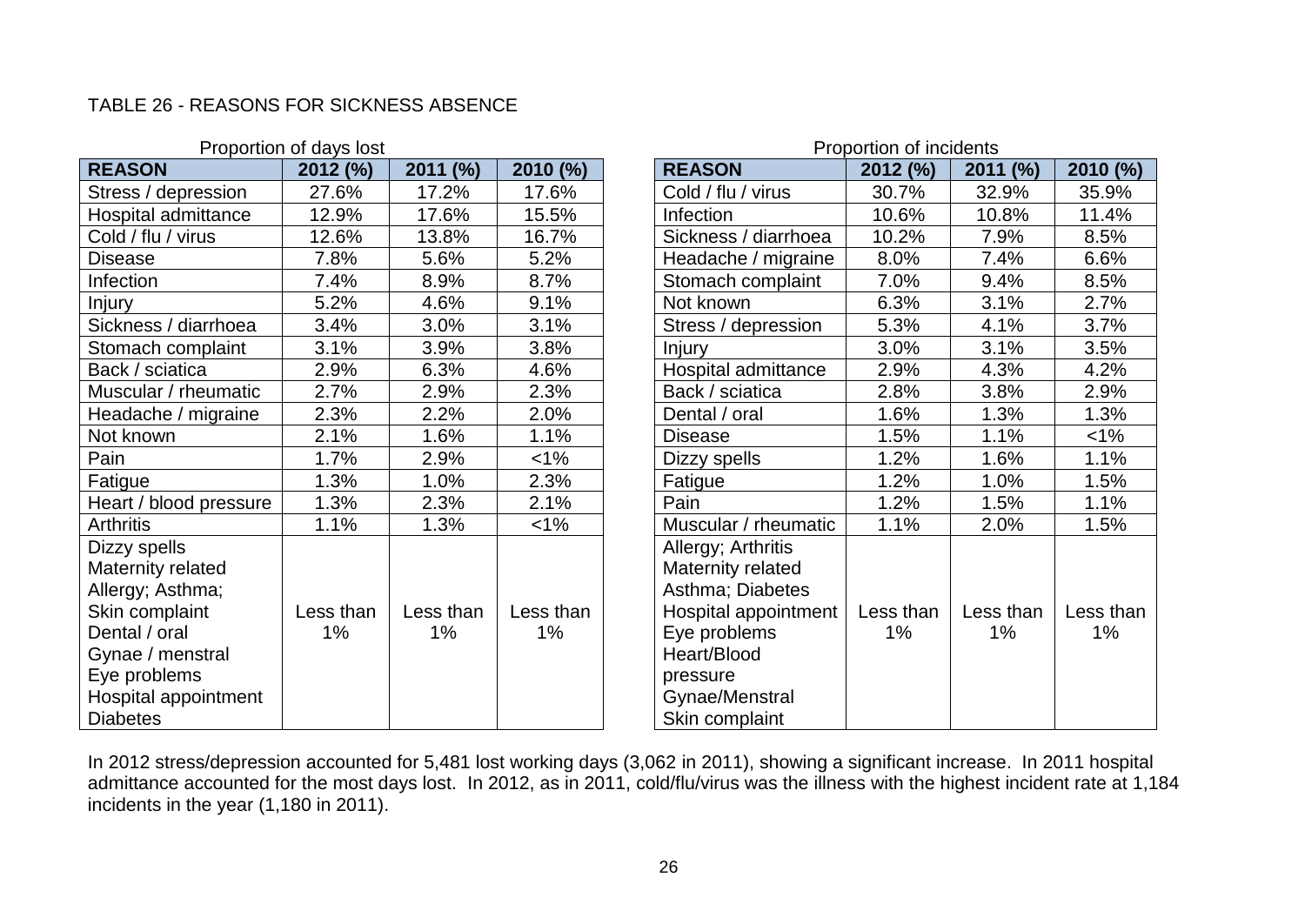# **Section 7 – Employee assistance programme (EAP)**

#### TABLE 27 – USE OF EAP SERVICES

| <b>TYPE</b>                   | 2012         |             |               | 2011         |             | 2010          |              |             |               |
|-------------------------------|--------------|-------------|---------------|--------------|-------------|---------------|--------------|-------------|---------------|
|                               | <b>HEADS</b> | <b>MALE</b> | <b>FEMALE</b> | <b>HEADS</b> | <b>MALE</b> | <b>FEMALE</b> | <b>HEADS</b> | <b>MALE</b> | <b>FEMALE</b> |
| Helpline advice / information | 71           |             |               | 37           |             |               | 54           |             |               |
| Telephone counselling         | 19           |             |               | 9            |             |               | 4            |             |               |
| Face-to-face counselling      | 82           |             |               | 92           |             |               | 78           |             |               |
| Legal information             | 72           |             |               | 76           |             |               | 48           |             |               |
| <b>TOTAL USAGE</b>            | 244          | 56          | 188           | 214          | 54          | 160           | 184          | 52          | 132           |
| Take up by gender             |              | 23%         | 77%           |              | 25%         | 75%           |              | 28%         | 72%           |

Data relates to the period October to September

The number of staff accessing the services of the Employee Assistance Programme in 2012 has increased by 14% compared to 2011. The UWE workforce (including ALs and TSU) is 58% female therefore the data shows that a significantly higher proportion of female staff use the service compared to male staff.